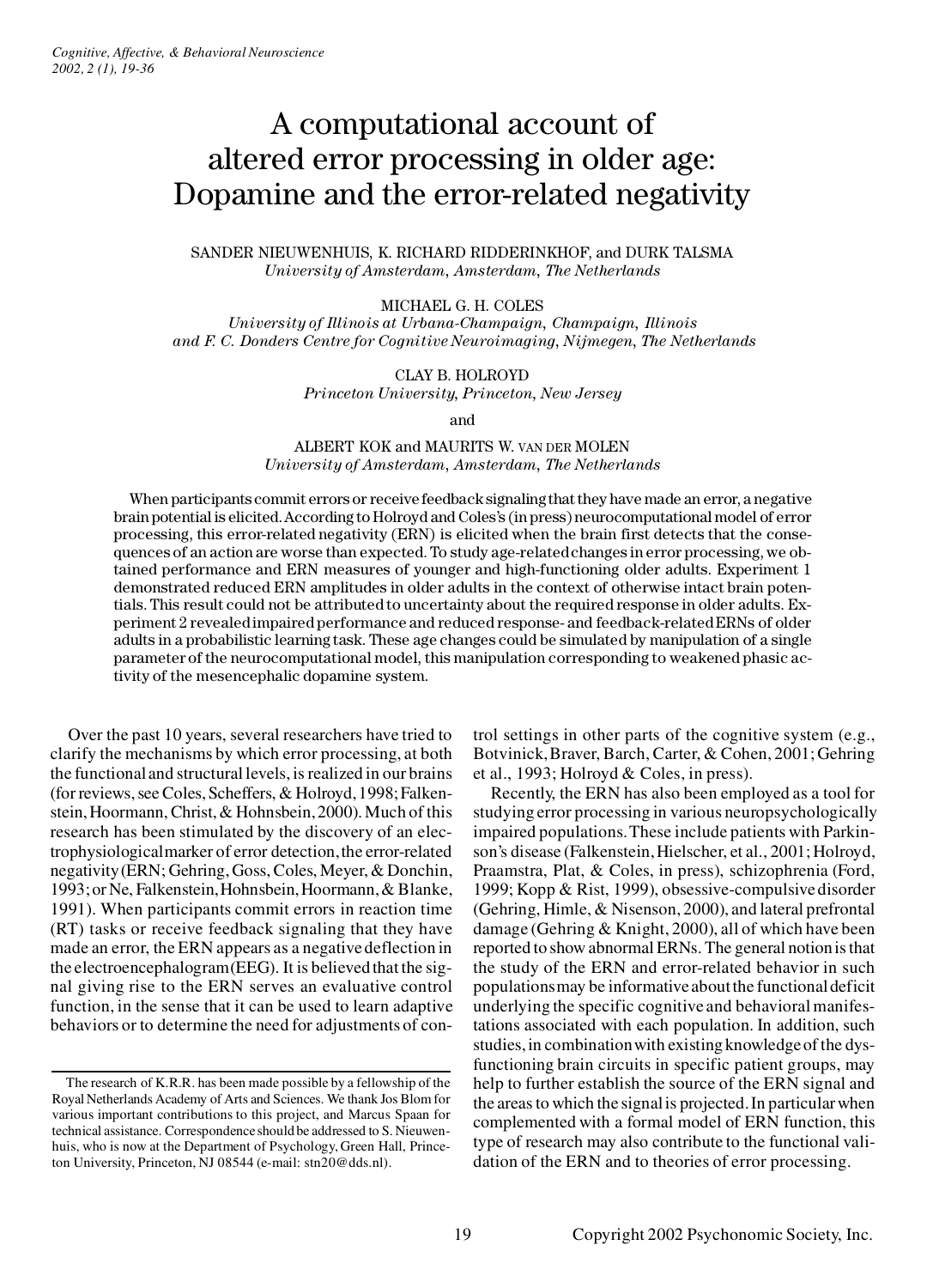In this paper, we will apply this research logic to the study of error processing in healthy older adults, a group that has been extensively documented as having an executive control deficit (for reviews, see Moscovitch & Winocur, 1995; Phillips & Della Sala, 1996; van der Molen & Ridderinkhof, 1998). It is as yet unknown whether this executive control deficit may, at least in part, arise as a result of deficient monitoring functions such as the error-detection function associated with the ERN signal. On the basis of two experiments, we attempted to address this important general issue by investigating why the ERN is smaller in older adults (Band & Kok, 2000; Falkenstein, Hoormann, & Hohnsbein, 2001) and what this tells us about changes in error processing occurring in older age. But before we turn to these questions, we briefly review the characteristics of and existing theory regarding the ERN.

# **The Error-Related Negativity**

The ERN can be seen in the event-related brain potential (ERP) waveform, derived by averaging EEG epochs that are time locked to the incorrect response. The ERN is a negative component with maximum amplitude over frontocentral recording sites. Its peak amplitude is reached about 80 msec following an incorrect overt response, but its onset may coincide with the first incorrect electromyographic (EMG) activity associated with the erroneous response (Gehring et al., 1993). Using source localization techniques, several researchers (e.g., Dehaene, Posner, & Tucker, 1994; Holroyd, Dien, & Coles, 1998) have localized the source of the ERN in or very near the anterior cingulate cortex (ACC), which is part of the brain's limbic system. Neuroimaging studies (e.g., Carter et al., 1998; Kiehl, Liddle, & Hopfinger, 2000) have provided corroborating evidence for the activation of the ACC in association with errors.

The ERN is elicited after errors irrespective of response modality (Holroyd et al., 1998; Nieuwenhuis, Ridderinkhof, Blom, Band, & Kok, 2001) and occurs after both errors of choice (e.g., pressing an incorrect response button) and errors of action (e.g., responding when one is not supposed to; Scheffers, Coles, Bernstein, Gehring, & Donchin, 1996). Subthreshold activation of the incorrect response (as measured by EMG) accompanied by the correct overt response can also elicit an ERN (e.g., Coles, Scheffers, & Holroyd, 2001). ERN amplitude varies with error awareness when the degree of certainty about the required response varies due to data limitations (Scheffers & Coles, 2000), but it appears to be unaffected by the level of awareness when there is uncertainty about the *actual* erroneous response (Nieuwenhuis et al., 2001). These and other results are consistent with the notion that the ERN reflects the activity of a generic error-detection system that has access to information that is not necessarily available to conscious error monitoring. There is also evidence that the amplitude of the ERN increases with increasing muscle activity in the incorrect response hand (Scheffers et al., 1996; but see Gehring et al., 1993) and with increasing number of incorrectly chosen response parameters (Bernstein, Scheffers, & Coles, 1995). This type of result suggests that the ERN amplitude may be sensitive to the size of the error or degree of incorrect response activation.

Theories of the functional significance of the ERN have, at least until recently, centered around the notion that the ERN reflects a process that compares a representation of a correct response with a representation of the actual response (e.g., Bernstein et al., 1995; Coles et al., 2001; Falkenstein et al., 1991; Scheffers & Coles, 2000). The ERN amplitude reflects the degree of mismatch between these representations. This type of account is referred to as the "mismatch theory" of the ERN. The representation of the actual response is likely to derive from a central feedback system, since latencies of the ERN onset are too short to allow for external feedback. To obey speed instructions, a person does not always wait to respond until all possible information about the appropriate response is available, but rather uses whatever information is available at the time of the response. However, the comparator system makes use of the fact that continued stimulus processing after the actual response tends to lead to an increasingly reliable representation of the correct response. Finally, the mismatch signal—generated when the comparator detects a mismatch between the appropriate and the actual response—is hypothesized to form the input to a remedial action mechanism that is responsible for immediate error correction and strategic adjustments that reduce the likelihood of further errors (e.g., Coles et al., 2001; Gehring et al., 1993).

A more refined theory of the ERN, combining elements of mismatch theory with reinforcement learning principles, has recently been proposed by Holroyd and Coles (in press; Holroyd, Reichler, & Coles, 1999). According to this theory, the ERN is generated when a negative reinforcementlearning signal is conveyed to the ACC via the mesencephalic dopamine system. This signal is utilized by the ACC to modify performance on the task at hand. A further sketch of Holroyd and Coles's theory and of a formal model implementing this theory is given in the introduction to Experiment 2, in which the model was used to simulate behavioral data and ERN amplitudes of younger and older adults.

A final general issue of importance for the present study is the finding of an ERN-like negativity after feedback when such feedback indicates that an error was made (i.e., *negative* feedback; Holroyd & Coles, in press; Miltner, Braun, & Coles, 1997). For instance, in the ERP study of Miltner et al., participants were required to estimate a 1 sec interval. Participants received visual, auditory, or somatosensory feedback that indicated whether the interval they had produced was correct (where "correct" was defined in terms of a time window around 1 sec). Following negative feedback, a negative component occurred that peaked around 200–300 msec after the onset of the negative feedback stimulus. Its phenomenology corresponded closely to that of the response-related ERN, and source localization analyses suggested that, for all three modalities,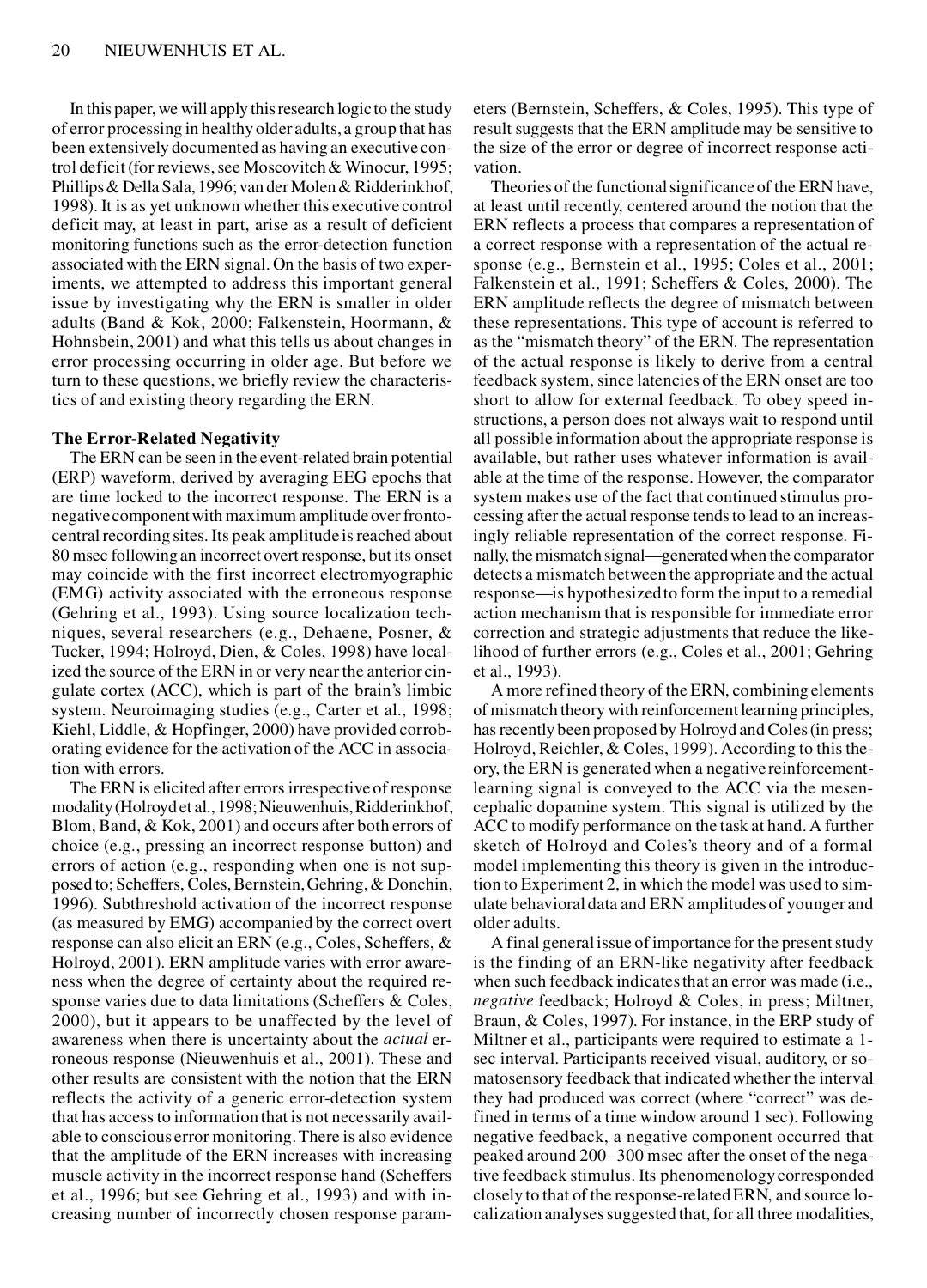the scalp distribution of the negative potential was consistent with a source in or very near the ACC—the same locus as that reported for the response-related ERN. Miltner et al. concluded that the response-related and feedbackrelated ERN (henceforth response ERN and feedback ERN) are manifestations of the same, generic, errordetection system.

## **Aging and Error Processing**

Two previous studies have examined the effect of aging on the response ERN (Band & Kok, 2000; Falkenstein, Hoormann, & Hohnsbein, 2001). Band and Kok investigated the error-related ERPs of younger (18–28 years old) and older (60–76 years old) adults in a mental rotation task that required speeded responding to the identity (G or R) and parity (mirrored or normal) of a rotated (45º or 135º) stimulus. Older adults made many more errors than younger adults but only in the more difficult (135º) rotation condition. For the analysis of the ERN, all conditions were pooled so that the average ERNs were largely determined by the ERNs in the difficult rotation condition. The ERNs for older adults were significantly smaller than for younger adults. Importantly, the pattern of immediate error corrections—compared with younger adults, older adults corrected more of their errors in the easy rotation condition but fewer in the difficult rotation condition led Band and Kok to suggest that older adults' smaller ERN might have been caused by their uncertainty about the required response in the difficult rotation condition. This raises the possibility that older adults show a smaller ERN only in tasks in which the representation of the correct response is easily compromised.

This possibility can be tested by looking at age effects on the ERN in a basic choice RT task with simple stimulus– response mappings and minimal data limitations. From such choice reaction time (RT) tasks, it is known that when participants are asked to immediately correct their errors, or to signal any recognized errors by some arbitrary, other response, older adults correct and signal as many of their errors as do younger adults (Rabbitt, 1979). Interestingly, Falkenstein, Hoormann, and Hohnsbein (2001) compared error-related ERPs—associated with performance in such a four-choice RT task—of a group of younger (19–25 years old) and older (54–65 years old) adults. Despite the absence of age differences in error rates or error correction rates, older adults' ERN amplitudes were significantly smaller. This pattern of results—much smaller ERNs in older adults in the context of statistically similar error rates and correction rates—was replicated in a second experiment by using the arrow version of the Eriksen flanker task, in which distractor stimuli tend to activate the incorrect response. Thus, it seems that the decrease in ERN amplitude with aging is not necessarily related to a weakened representation of the correct response.

On the basis of our Experiment 2, we will offer a neurocomputational explanation of the reduced ERN in older adults using an instantiation of Holroyd and Coles's (in press) model of the ERN. First, we present Experiment 1,

in which we intended to replicate the basic phenomenon reduced ERNs in older adults—in a task often used to study error-related processing. This experiment also enabled us to further discount two alternative explanations of this phenomenon: the possibility, already discussed above, that the reduced ERN is due to a compromised representation of the correct response for older adults, and the possibility that the reduction in ERN amplitude is accompanied by a general decrease in ERP component amplitudes in older adults, and might therefore have a nonspecific cause.

# **EXPERIMENT 1**

In Experiment 1, a group of younger adults and a group of healthy, high-functioning, older adults performed a letter version of the Eriksen flanker task (see Coles, Gratton, Bashore, Eriksen, & Donchin, 1985; Eriksen & Eriksen, 1974). This is a choice RT task in which the target letter is flanked by distractor letters. These flankers can be associated with either the same (i.e., congruent) response as the target or with the opposite (i.e., incongruent) response. It is well known that when participants respond quickly to such incongruent stimulus arrays, they tend to make many errors (e.g., Coles et al., 1985; Gratton, Coles, Sirevaag, Eriksen, & Donchin, 1988). Thus, we pressed our participants to respond very quickly.

## **Method**

Participants. Sixteen younger (8 women) and 16 older (8 women) adults participated in this experiment. The younger participants, ranging in age from 18 to 23 years ( $M = 20.4$  years,  $SD = 1.6$  years), were undergraduate students at the University of Amsterdam and re ceived course credits for their participation. The older participants were recruited by advertisements in a weekly political journal. They ranged in age from 60 to 80 years ( $M = 69.6$  years,  $SD = 6.0$  years) and received a fixed payment for their participation. According to self-report, all older adults were healthy and alert, free of psychoactive medication, and living independently in their own homes. A standard health questionnaire was used to select participants with no history of perceptual, motor, or neurological disorder. Twelve older participants had received higher education. A computerized Raven Standard Progressive Matrices test (Raven, Court, & Raven, 1988) was administered to compare the two age groups with respect to fluid intelligence. Raw Raven scores were 51.6 items out of  $60 (SD = 4.3)$ for the younger adults and 46.7 items out of 60  $(SD = 6.1)$  for the older adults. All of the younger and older participants had far and near visual acuities of at least 0.4 as measured by Snellen charts.

**Stimuli.** Stimuli were presented in black against a white background on a computer screen placed at a distance of 60 cm from the participant. Each trial started with the onset of a centrally presented fixation dot, subtending 0.3º, which remained on the screen until the participant's response was registered. Five hundred milliseconds after fixation onset, a five-letter array (HHHHH, SSSSS, HHSHH, or SSHSS) was presented for 100 msec in such a way that the central letter of the array was placed approximately 0.7º below the fixation dot. The angle subtended by the whole array was approximately  $2.8^{\circ} \times$ 0.6º. The response was followed by a blank screen for 500 msec, after which a new trial was initiated.

**Design and Procedure.** Participants received 100 practice trials before entering the experimental phase, which consisted of eight blocks of 100 trials each. Each block contained 25 trials with each of the four possible stimulus arrays. Presentation order of the stim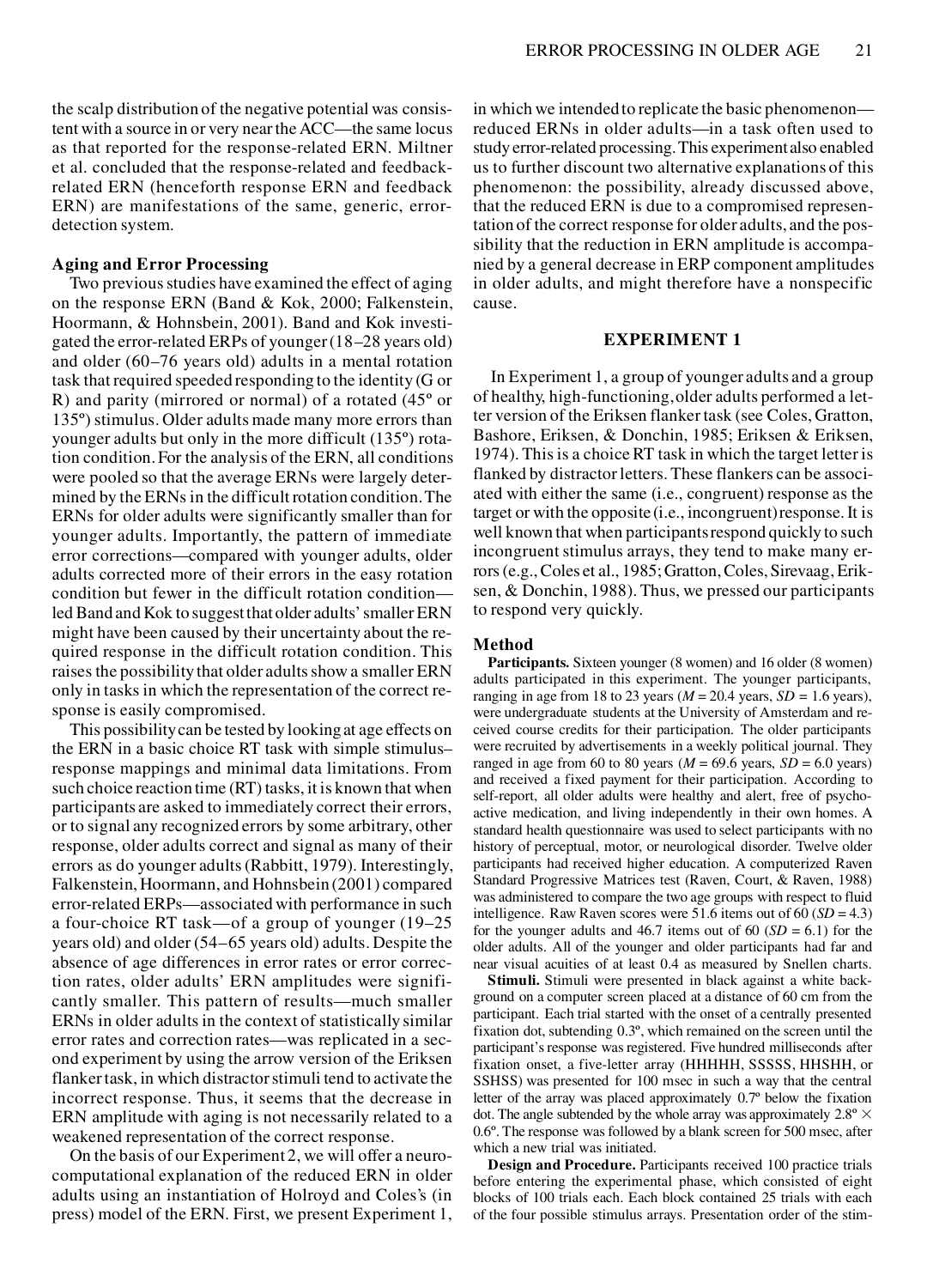ulus arrays was randomized. Participants were instructed to respond to one of the two target letters (central H or S) with one hand and to the other target letter with the other hand. The assignment of re sponding hand to target letter was consistent for each participant and counterbalanced across participants. A distinction was made between congruent (i.e., target letter and flankers associated with the same re sponse, e.g., HHHHH) and incongruent (i.e., target letter and flankers associated with different responses, e.g., HHSHH) stimulus arrays. Participants were instructed to maintain an average level of accuracy of 80%–85%. If necessary, participants were verbally en couraged at the end of each block to increase or decrease their speed of responding. There were short breaks between successive blocks.

**Psychophysiological recording.** An ECI electrocap was used to obtain EEG recordings from electrodes placed at Fz, Cz, Pz, C3', and C4'. These recordings were referenced to the activity recorded at an electrode on the left earlobe. The electro-oculogram (EOG) was recorded from tin electrodes placed above and below the left eye (vertical EOG) and from electrodes lateral to each eye (horizontal EOG). A ground electrode was positioned on the forehead. All electrode impedances were below  $8 \text{ k}\Omega$ . The EEG and EOG signals were amplified using a Nihon-Kohden system with a time constant set to 5 sec and a low-pass filter of 35 Hz. The signals were digitized with a sample rate of 250 Hz. Single trial epochs with a duration of 2,048 msec (including a 200-msec prestimulus baseline) were extracted offline.

**Data analysis.** The single-trial EEG signals were corrected for EOG artifacts, using the algorithm described by Woestenburg, Ver baten, and Slangen (1983), and filtered with a bandpass of 1–10 Hz. A baseline, computed as the average signal activity across the 200 msec prior to stimulus onset, was subtracted for all single trials. Then, for each participant and each condition, the EEG epochs were averaged both with respect to stimulus onset and response onset to obtain stimulus-locked and response-locked ERPs. The amplitude of the ERN was defined as the difference between the most negative value in a window of 0–150 msec following the incorrect response and the mean value of the signal in a window of 200–100 msec preceding the response (i.e., the preresponse baseline) in the responselocked ERPs. Trials with RTs < 150 msec and trials with recording artifacts were not included in the analyses (younger adults: 2.8%; older adults: 0.9%). Performance measures (accuracy and correct RT) for each participant were submitted to a 2 (age group)  $\times$  2 (congruency) mixed analysis of variance (ANOVA). ERN amplitudes for each participant were submitted to a 2 (age group)  $\times$  2 (congruency)  $\times$  3 (electrode site: Fz, Cz, Pz) mixed ANOVA.

## **Results**

**Behavioral results.** Averaged across the two congruency conditions, error rates were  $17.8\%$  (*SD* = 2.4%) for the younger adults and 14.8% (*SD* = 4.3%) for the older adults, a difference that was significant  $[F(1,30) = 6.0, p < .05]$ . As was expected, error rates were larger in the incongruent  $(M = 24.4\%, SD = 4.3\%)$  than in the congruent  $(M =$ 8.1%,  $SD = 2.2\%$  condition  $[F(1,30) = 226.0, p < .001]$ . The effect of congruency was similar for the two age groups: 9.0% versus 26.5% for the younger adults and 7.1% versus 22.3% for the older adults  $[F(1,30) = 1.1, p = .29]$ .

The two groups differed from each other in mean correct RT. Mean RT was  $353$  msec  $(SD = 35$  msec) for the younger adults and 419 msec (*SD* = 40 msec) for the older adults  $[F(1,30) = 24.7, p < .001]$ . RTs were shorter on congruent ( $M = 364$  msec,  $SD = 22$  msec) than on incongruent ( $M = 408$  msec,  $SD = 27$  msec) trials  $[F(1,30) = 152.3]$ , *p* < .001]. This congruency effect was of similar size for younger (334 vs. 373msec) and for older (395 vs. 444 msec) adults  $[F(1,30) = 1.7, p = .21]$ .

The two groups also differed from each other in mean error RT. Mean error RT was 276 msec (*SD* = 29 msec) for the younger adults and  $362$  msec ( $SD = 50$  msec) for the older adults  $[F(1,30) = 35.8, p < .001]$ . Error RTs were shorter on congruent ( $M = 308$  msec,  $SD = 38$  msec) than on incongruent ( $M = 331$  msec,  $SD = 23$  msec) trials  $[F(1,30) = 14.9, p < .002]$ . This congruency effect was of similar size for younger (262 vs. 289 msec) and for older  $(354 \text{ vs. } 372 \text{ msec})$  adults  $[F(1,30) = 0.6, p = .45]$ .

To evaluate possible age differences in posterror slowing, we compared RT as a function of accuracy on the previous trial. Across age groups, participants responded more slowly following an error than following a correct trial [*M* = 410 vs. 391 msec; *F*(1,30) = 13.4, *p* < .001], but although there was a trend for increased posterror slowing in the older age group, this trend was not significant [younger: 365 vs. 356 msec; older: 455 vs. 426 msec;  $F(1,30) = 3.9, p = .058$ .

**ERN amplitude.** The number of errors on congruent trials was too small to obtain reliable ERPs for 3 of the older participants. Therefore, these participants were excluded from the following psychophysiological analyses.

Figure 1 shows response-locked ERPs at Fz, Cz, and Pz for congruent and incongruent trials for the two age groups. As is clearly visible, the younger and older adults showed a negative deflection—the ERN—around the time of the incorrect response. The main effect of electrode site was significant  $[F(2,54) = 48.3, p < .001]$ , indicating that the ERN had a frontocentral scalp distribution. Because the ERN overlapped the leading slope of the P3—as is most evident at Pz—the preresponse baseline correction contributed to positive ERN amplitudes in some conditions. Importantly, as in previous studies, ERN amplitude averaged across the two congruency conditions—was smaller for older adults  $(.3 \mu V)$  than for younger adults  $(-2.4 \mu V)$ , as confirmed by a significant main effect of age group  $[F(1,27) = 7.4, p = .011]$ . The ERN was somewhat more pronounced after congruent errors  $(-1.3 \mu V)$ than after incongruent errors  $(-.8 \mu V)$ , but this difference was not significant  $[F(1,27) = 2.5, p = .12]$ ,<sup>1</sup> nor was the interaction between age group and congruency ( $p > .8$ ). None of the interactions involving the factor electrode site were significant.

Following Falkenstein, Hoormann, and Hohnsbein (2001), we also tried to measure the ERN at the single-trial level. By obtaining single-trial measures of the ERN, we could test the possibility that the reduced ERN amplitudes of the older adults are due to a larger latency jitter of the ERN across single-trial epochs. Thus, the ERN in the average ERP waveform might be smaller, whereas the true ERN amplitude might not be reduced in older adults. We selected all incongruent, incorrect trials and subjected them to the same algorithm as that used for determining the ERN in the individual ERP waveforms. For younger and older groups, the distributions of the latencies associated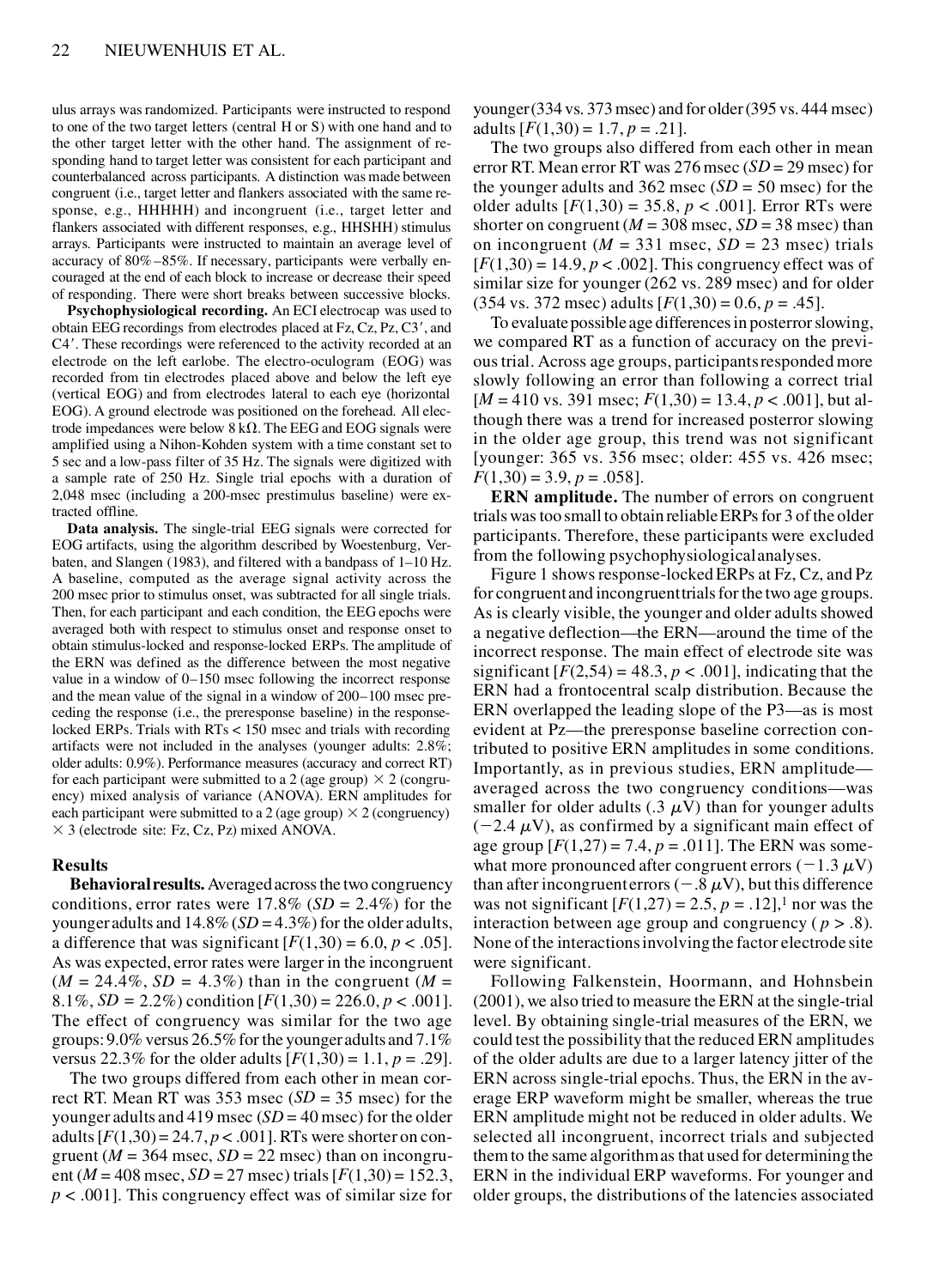

**Figure 1. Response-locked, grand-average ERP waveforms from Experiment 1 as a function of accuracy and congruency for younger adults (left panel) and older adults (right panel). Time at 0 msec indicates the timing of the response.**

with the "ERN" peak amplitudes selected by the algorithm suggested that the algorithm was unsuccessful. For both age groups, the algorithm selected many "ERNs" at the extreme ends of the specified time window. One reason for this may be that the ERN was often superimposed on the leading or trailing slope of the P3, which biased the most negative signal value in the specified time window toward one end of the window. Apart from these boundary selections, the distribution of younger adults was fairly humped, with a mode around 75 msec following the response. However, the distribution of the latencies for older adults was essentially flat, suggesting that for older adults the ERN did not generally exceed the random background EEG fluctuations, causing the algorithm to select noise. Thus, at least with the present type of algorithm and our data set, it is not possible to reliably measure the ERN in the single-trial epochs recorded from older adults. Nevertheless, if we assume that the amount of EEG noise is comparable in both age groups, then these findings may be an indication that the single-trial ERNs were smaller for older adults.

**Other ERP components.** Figure 2 shows stimuluslocked ERP waveforms at Fz, Cz, and Pz for both age groups as a function of congruency, for trials when the response was correct. Both age groups exhibit a rather standard stimulus-locked ERP waveform, with clearly recognizable N1, P2, N2, and P3 components. Visual inspection of the waveforms for younger and older participants indicates that age differences in the early ERP components (N1, P2, and N2) were small or absent. Furthermore, the P3 component showed a more diffuse midline distribution for older adults than for younger adults, with older adults' P3 being relatively smaller at Pz and relatively larger at Fz (see Kok, 2000).

To evaluate the reliability of these observations, we submitted the individual peak amplitudes in the latency range of the N1 (70–120 msec), P2 (130–180 msec), and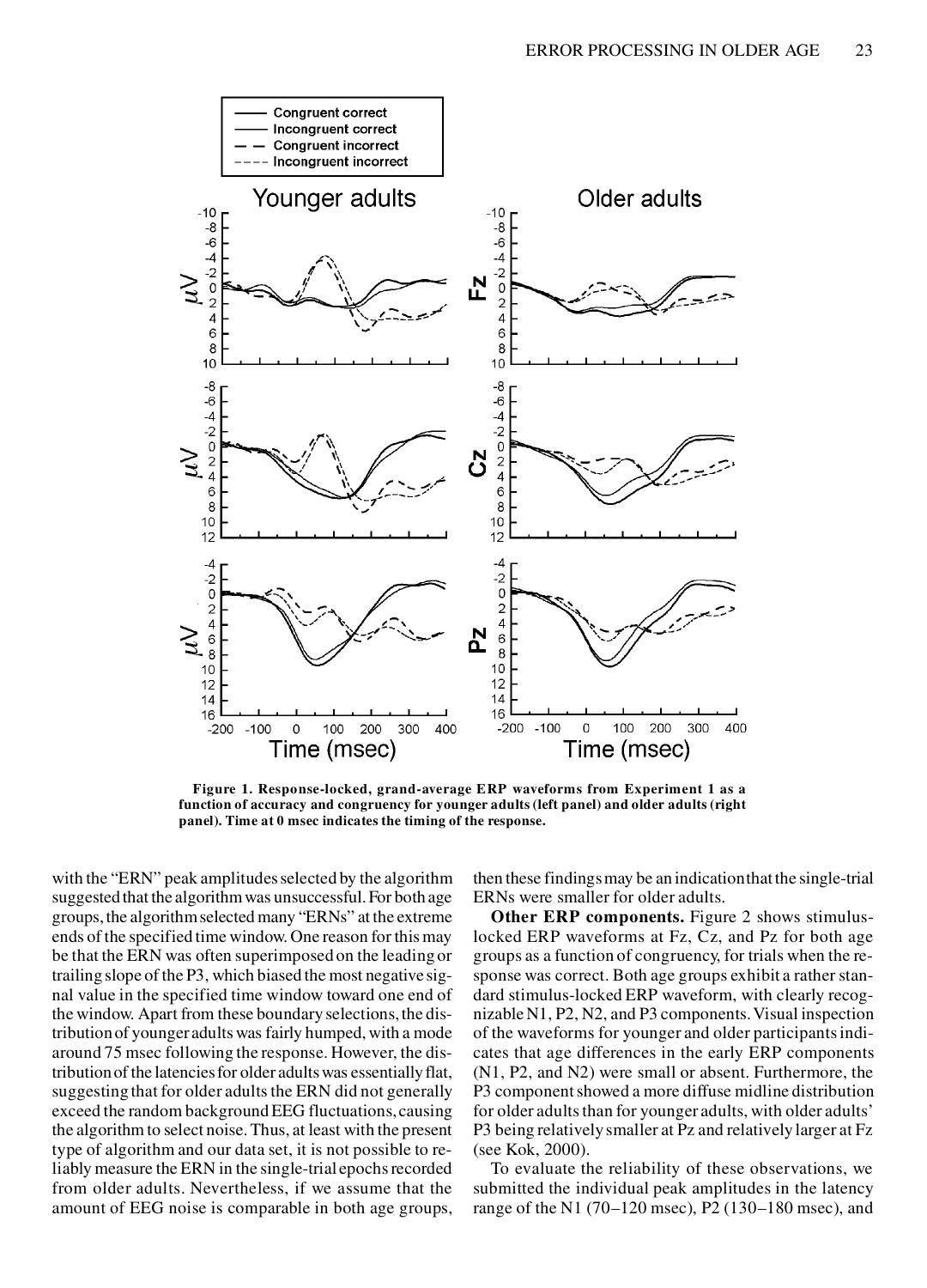

**Figure 2. Stimulus-locked, grand-average ERP waveforms from Experiment 1 as a function of congruency for younger adults (left panel) and older adults (right panel). Time at 0 msec indicates the timing of the stimulus onset.**

P3 (300–500 msec) to three separate 2 (age group)  $\times$  2 (congruency)  $\times$  3 (electrode site) mixed ANOVAs. Importantly, none of the main effects of age group were significant [N1, *F*(1,27) = 0.00, *p* = .99; P2, *F*(1,27) = 3.5,  $MS_e = 25.5, p = .07; P3, F(1,27) = .02, p = .89$ . As expected, the interaction effect of age group and electrode site on P3 amplitude was highly significant  $[F(2,54) =$ 13.0,  $p < .001$ ]. An additional ANOVA indicated that the frontal congruency effect in the N2 latency range (250– 400 msec; measured as the mean value of the difference signal at Fz) was not significantly different between younger and older adults  $[F(1,27) = 2.4, MS_e = 0.7, p = .13]$ .

### **Discussion**

Experiment 1 yielded three important results. First, we replicated the empirical phenomenon of interest: reduced response-ERN amplitudes in older adults (Band & Kok, 2000; Falkenstein, Hoormann, & Hohnsbein, 2001). Second, Experiment 1 allowed us to exclude the possibility that the smaller ERN in our older adults was related to an impaired representation of the desired response—for instance, because of uncertainty about the presented stimulus (see Band & Kok, 2000). Scheffers and Coles (2000) have shown that ERN amplitude is positively related to error awareness when the degree of certainty about the required response varies due to data limitations. Thus, the smaller ERN of older adults in the incongruent flanker condition could, in principle, be due to uncertainty about the target letter, invoked by the presence of the distracting, incongruent flanker letters. However, in contrast to the results from two previous aging studies using the letter version of the Eriksen flanker task (Zeef & Kok, 1993; Zeef, Sonke, Kok, Buiten, & Kenemans, 1996), our older adults did not show larger interference effects (on RT and error rate) of incongruent flankers than our younger adults. Note that if older adults were more sensitive to the data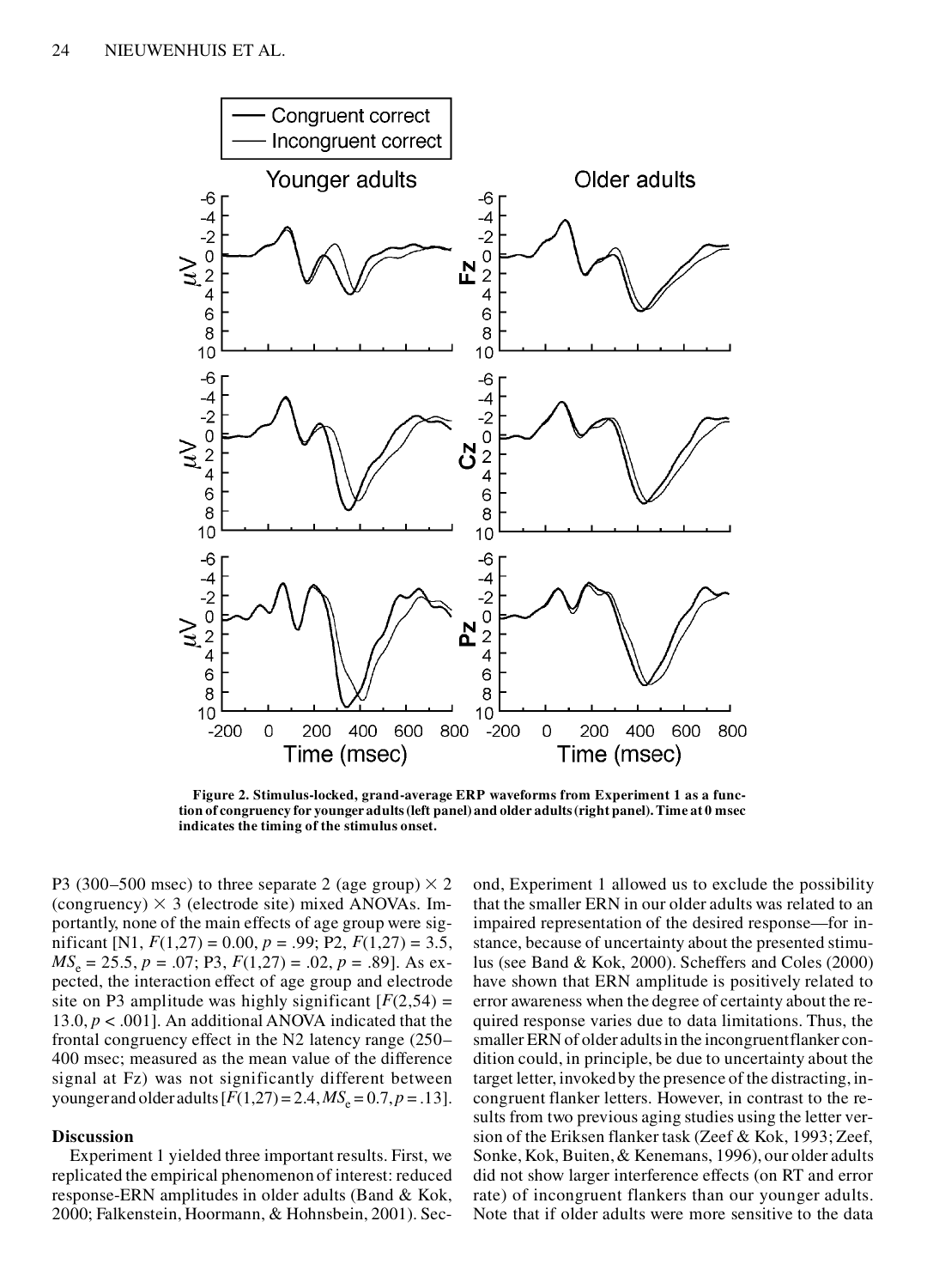limitations associated with the incongruent condition than younger adults, this should, presumably, have led to increased interference effects for older adults. Perhaps even more convincing is the finding of a similar age-related reduction in ERN amplitude in the congruent condition, in which confusion about the presented target was unlikely since target and flankers were identical. These results and those of Falkenstein, Hoormann, and Hohnsbein (2001) suggest that smaller ERNs in older adults, at least in regular RT tasks, are not related to a decreased certainty about the required response.

Third, consideration of the average stimulus-evoked ERP waveforms suggests that the smaller ERN of older adults stands out as a specific age-related effect. That is, the reduction in ERN amplitude was not accompanied by a general age-related amplitude reduction of other ERP components. Falkenstein, Hoormann, and Hohnsbein (2001) reported a similar finding but presented no stimuluslocked ERPs. Our findings are also consistent with the psychophysiological aging literature. On the basis of a review of this literature, Kok (2000), for instance, noted that P1 and N1 components to stimuli presented in the auditory, visual, and somatosensory modalities are consistently *larger* in older than in younger participants. In line with our data, Kok also observed that P3s tend to have a more diffuse or equipotential midline distribution in older than in younger subjects. The absence of a general decrease in older adults' ERP component amplitudes reinforces the notion that their smaller ERN has a specific cause. Experiment 2 was designed to investigate this specific cause.

# **EXPERIMENT 2**

Experiment 2 was conducted to test a hypothesis that could account for the smaller response ERN in older adults. This hypothesis, inspired by Holroyd and Coles's (in press; see also Holroyd et al., 1999) neurobiological theory of error processing, was tested using a slightly changed version of the probabilistic learning task designed by Holroyd and Coles. In this task, participants were required to press one of two buttons in response to each of a series of stimuli. The participants were told to infer the stimulus–response mappings by trial and error, using the information provided by a positive or negative feedback stimulus presented at the end of each trial. A critical aspect of the task was that the six possible stimuli differed in the degree to which the response was predictive of the value of the feedback (50%, 80%, or 100%). Thus, for some stimuli, the value of the feedback was uncorrelated with the selected response, whereas for other stimuli, the participant could, to varying degrees, learn to control the value of the feedback by acquiring the stimulus– response mapping. Holroyd and Coles formalized their theory in a process model of performance in this task. By using this model, which simulates response accuracy and both response-ERN and feedback-ERN amplitudes in the probabilistic learning task, we were able to test specific

predictions derived from our hypothesis. Before we discuss this hypothesis and its predictions, we introduce Holroyd and Coles's theory.

According to Holroyd and Coles's (in press) theory, the basal ganglia learn to predict the expected outcome—in terms of reward and punishment—associated with various events (e.g., stimuli, responses, or stimulus–response ensembles) on the basis of past experience with those events. Violations of these predictions lead to a phasic alteration in firing rate in the mesencephalic dopamine system: a phasic increase if ongoing events are better than predicted, and a decrease if they are worse than predicted. This dopaminergic error signal serves as a reinforcementlearning signal that is used by the basal ganglia to improve the quality of its predictions. It does so according to the "temporal difference learning" algorithm (Sutton & Barto, 1998), a reinforcement learning rule for learning the earliest predictors of future reward or punishment. However, the dopaminergic error signal is also projected to the ACC, which acts as a motor control filter, enabling one of several neural command structures (e.g., dorsolateral prefrontal cortex, orbitofrontal cortex, basal ganglia) projecting to the ACC to take command of the motor system. The error signal is used to train the ACC to recognize the command structure that is best suited to take control of the task at hand. The various neural command structures themselves may also utilize the signal to reinforce the appropriate response strategy associated with each stimulus.

The ERN is assumed to be associated with the arrival of a negative dopaminergic error signal at the ACC. The larger the violation of the prediction, the larger the signal, and the larger the ERN. Thus, if ongoing events are suddenly worse than expected (e.g., because of an incorrect response to a stimulus that usually elicits the correct response), the mesencephalic dopamine system carries a negative reinforcement-learning signal to the ACC, where it elicits the ERN. Feedback ERNs are elicited when the negative feedback stimulus itself is not (or is only partly) predicted by earlier events. This would be the case when the stimulus–response mappings have not yet been learned and hence the negative feedback cannot be predicted on the basis of the response. However, as the system gradually learns the mappings, the phasic dopaminergic activity "propagates back in time," and is elicited as soon as an incorrect response is executed.

The neural network model implementing this theory consists of several modules (Figure 3): (1) an "adaptive critic," corresponding to the basal ganglia, which associates a value with the ongoing events and outputs a "temporal difference" (TD) error, corresponding to a phasic alteration of activity in the mesencephalic dopamine system, when ongoing events are better or worse than expected. The adaptive critic uses the TD error to refine its future predictions; (2) a set of "motor controllers," corresponding to various neural command structures in the brain, which serve a response selection function and use the TD error signal to reinforce response selections that elicit reward; (3) a "control filter," corresponding to the ACC, which delegatescon-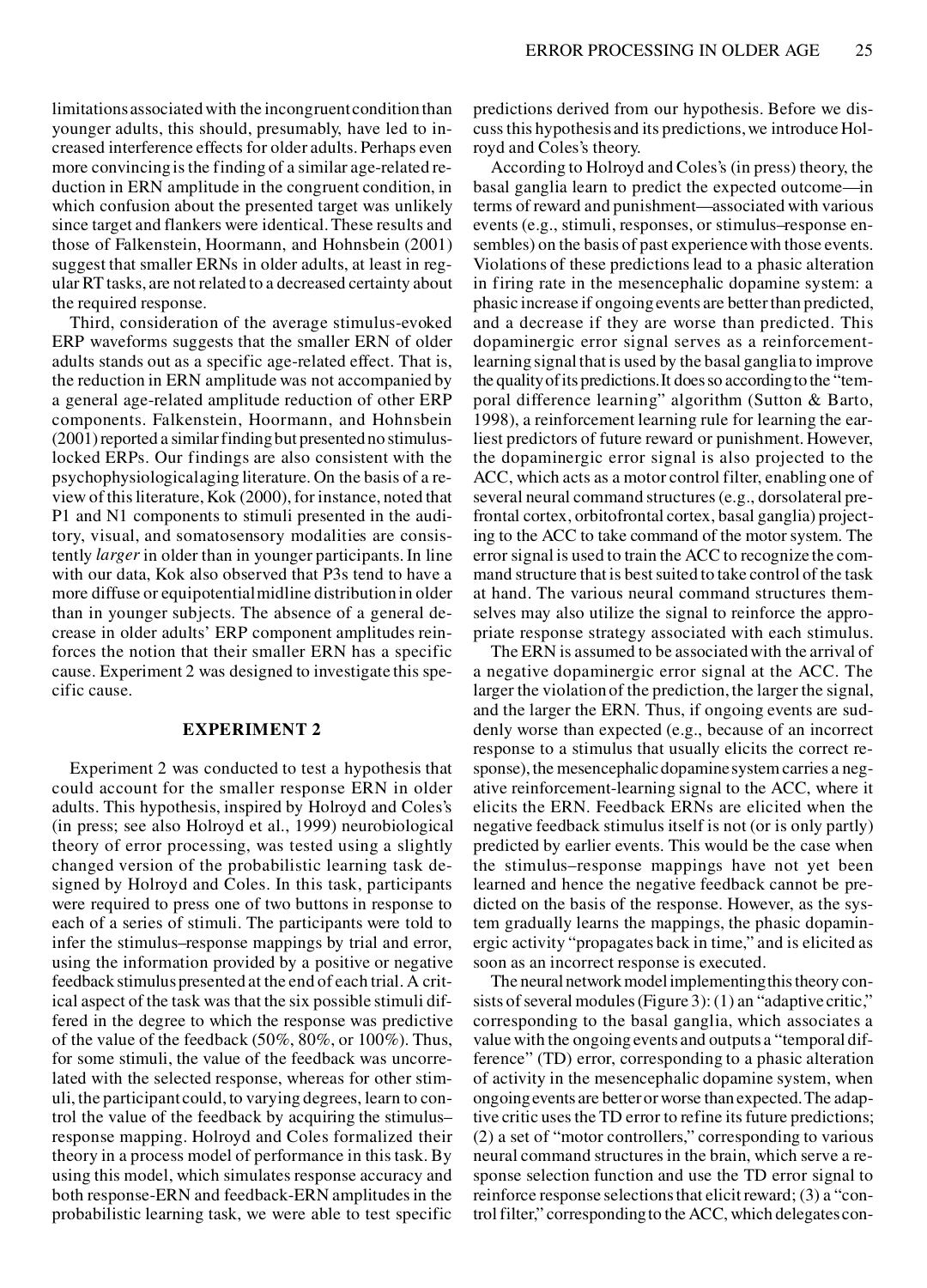

**Figure 3. A schematic representation of Holroyd and Coles's (in press) model. Arrows indicate the flow of information between the various modules. The cor responding neural substrate is given in parentheses below each module label. A description of the model is provided in the text. TD, temporal difference.**

trol to one of the motor controllers, and is trained by the TD error signal to select the controller that maximizes reward; and finally (4) a set of modules for representing stimulus input and feedback input and for executing the response. Details of the model are described in the Appendix (see also Holroyd & Coles, in press).

We generated a hypothesis regarding why the response ERN is smaller in older adults. According to this hypothesis, older age is associated with a weakened mesencephalic dopamine signal in response to negative (but also positive) violations of the basal ganglia's predictions. This "dopamine hypothesis" can be simulated by a proportional decrease of the TD error at the time of its computation, and is grounded in a substantial neurobiological literature documenting age-related decreases in the efficiency of dopaminergic function (see General Discussion; see also Braver et al., 2001; Li & Lindenberger, 1999). Figure 4 illustrates the predictions of the dopamine hypothesis by plotting, in one graph, simulated data from a "younger" model with an intact TD error and data from an "older"

model with a proportionately decreased TD error. When the weakened dopamine signal arrives at the ACC, it should result in a reduced ERN amplitude, irrespective of whether the signal is elicited by negative feedback or by an incorrect response. These predictions of the dopamine hypothesis are illustrated in Figure 4A for the 50% condition, in which the ERN is generated only after negative feedback, and in Figure 4B for the 100% condition, which shows the expected tradeoff, in the course of learning, between the amplitudes of the response ERN and the feedback ERN. Note that the prediction of a smaller feedback ERN for older adults has not been tested in previous studies. The smaller reinforcement-learning signal should also result in reduced response accuracy in the probabilistic learning task, since actions that elicit reward (punishment) are positively (negatively) reinforced to a lesser extent. This prediction of the dopamine hypothesis is illustrated in Figure 4C, which shows simulated learning curves in the 100% condition. Note that reducing the strength of the reinforcement-learning signals should affect the steep-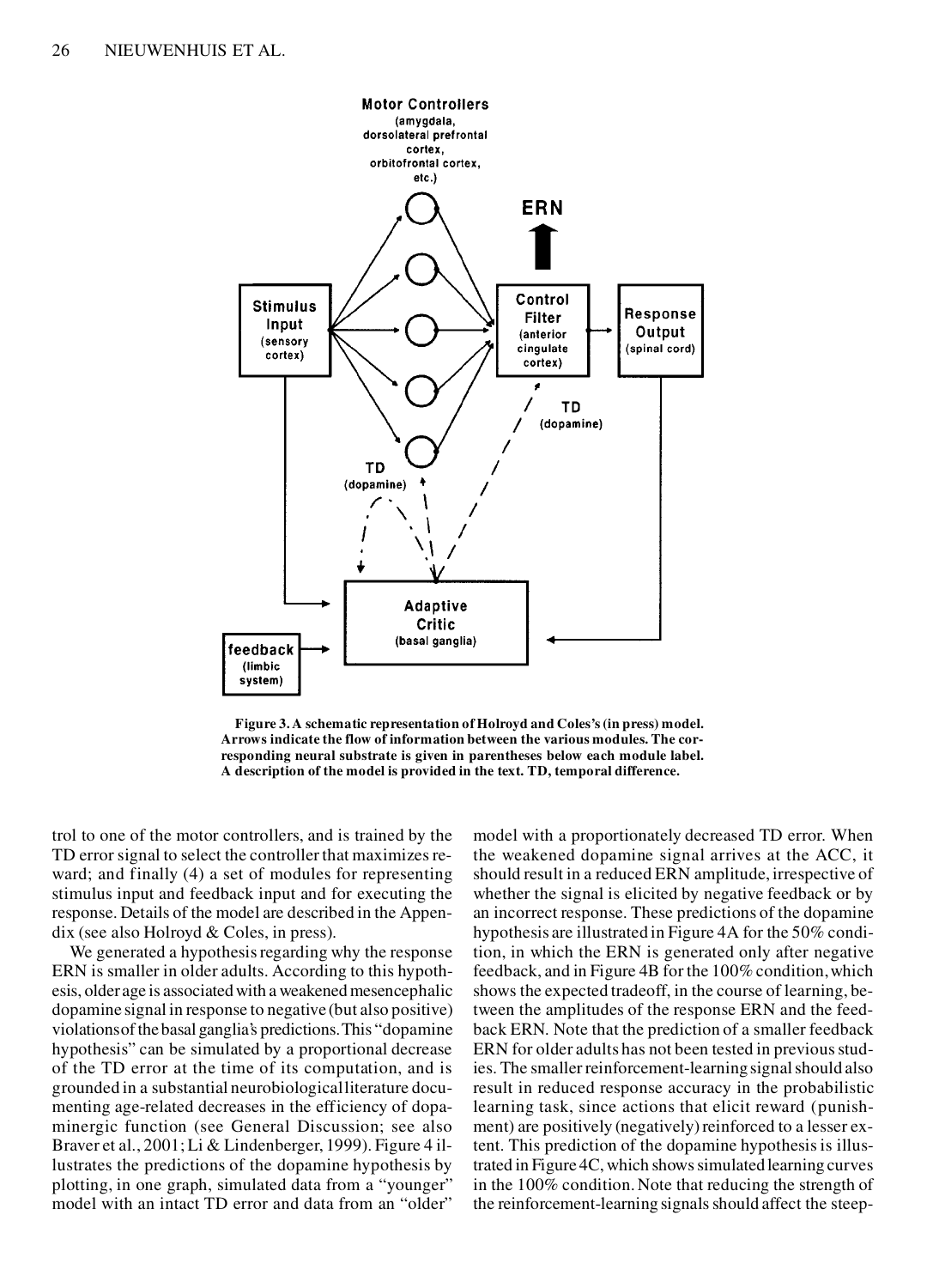

**Figure 4. Simulated ERN (A and B) and response accuracy (C) data plotted by trial within block, meant to illustrate the predictions of the dopamine hypothesis. The patterns show the effect of decreasing the temporal difference (TD) error in the "older" model by comparing this model with a "younger" model with an intact TD error. The parameters of the younger and older models used to generate these data were the same as those used to fit the empirical data (see Model Simulations). The abscissa indicates the number of repeated presentations of a single stimulus from the indicated condition.**

ness of the learning curve (i.e., the learning rate) but not its asymptote. But if, as in Experiment 2, accuracy is probed before asymptotic performance has been reached, then accuracy should be reduced compared with a system with intact reinforcement-learning signals.

Thus, the primary purpose of Experiment 2 was to test the dopamine hypothesis by measuring performance and ERNs from younger and older adults performing the probabilistic learning task and by fitting "younger" and "older" versions of the model to the data. Another purpose of Experiment 2 was to evaluate whether we could replicate the pattern of results for younger adults reported in Holroyd and Coles (in press, Experiment 1). Consistent with their theory, they observed that the probability of a correct response in a specific condition was, in general, positively related with response-ERN amplitude and negatively related with feedback-ERN amplitude.

#### **Method**

**Participants.** The participants were the same as in Experiment 1. In addition to a fixed payment (see Experiment 1, Method), all participants received a performance-related bonus, as described below.

**Stimuli.** Stimuli were presented in color against a white background on a computer screen placed at a distance of 60 cm from the participant. Each experimental block involved a new set of six imperative stimuli. These stimuli were images of buildings, animals, mu sical instruments, and so on. Images of a head of lettuce and of a carrot served as feedback stimuli indicating to the participant that they were rewarded or penalized on that trial. The mappings between reward/punishment and the feedback stimuli were counterbalanced across participants and kept fixed across the experiment. A different feedback stimulus, an image of a cherry, was presented in case a re sponse deadline was missed. All stimuli were part of a public Corel image library and were scaled to a uniform size so that they subtended approximately  $9.5^{\circ} \times 9.5^{\circ}$ .

**Design and Procedure.** On each trial, the stimulus events con sisted of the presentation of an imperative stimulus for 500 msec, followed by a blank screen for 500 msec, followed by the presentation of a feedback stimulus for 500 msec, followed by a blank screen for 500 msec. Thus, the interval between consecutive imperative stimuli was 2 sec. Participants were required to make a two-choice

decision by pressing one of two buttons within 700 msec after the onset of the imperative stimulus. The response deadline was introduced to ensure that participants made some errors due to premature responding in the 100% mappings even after the mappings had been learned. If a response exceeded the deadline, the cherry stimulus communicated to the participant that he/she was penalized 4 cents on that trial, providing motivation for him/her to respond more quickly. Otherwise, the feedback stimulus indicated to the participant that he/she had either earned or was penalized 2 cents of bonus money on that trial.

Participants were not informed about the appropriate stimulus– response mappings but were told to infer these mappings by trial and error and to respond in such a way as to increase their bonus by as much as possible. In each block, one of the six stimuli was mapped to the left button, so that participants were rewarded if they pressed the left button and penalized if they pressed the right button. Another stimulus was mapped to the right button in a similar fashion. Following Holroyd and Coles (in press), we refer to these mappings as the *100% mappings*. For two other stimuli, feedback was delivered randomly, irrespective of the given response. As a result, participants were rewarded on 50% of the trials and penalized on 50% of the trials, and these mappings are therefore called the *50% mappings*. On the same logic, the two remaining stimuli were associated with an *80% mapping*.<sup>2</sup> That is, one stimulus required a left buttonpress on 80% of the trials (referred to as *valid* trials) and a right buttonpress on 20% of the trials (*invalid* trials), and the other stimulus required a right buttonpress on 80% of the trials (valid) and a left buttonpress on 20% of the trials (invalid). Like Holroyd and Coles, we also examined how performance and ERN amplitudes changed over the course of a block of trials. We analyzed such learning effects by comparing the dependent variables in the first and second halves of each block.

The experiment involved five blocks of 300 trials each. Each of the six stimuli was presented 50 times in a random order. Valid and invalid trials from the 80% mappings were randomly intermixed, the only restriction being that the first 25 trials with each of the two stimuli contained 5 invalid trials. Before the experimental phase, participants received written instructions and performed one practice block of 300 trials. Before each experimental block, participants were given the opportunity to study the six imperative stimuli used in the upcoming block and to press a key to start the block when they were ready. At the end of each block, participants were informed about the total amount of bonus money they had earned throughout the experiment. Participants began the experiment with a bonus of HFL 2.50.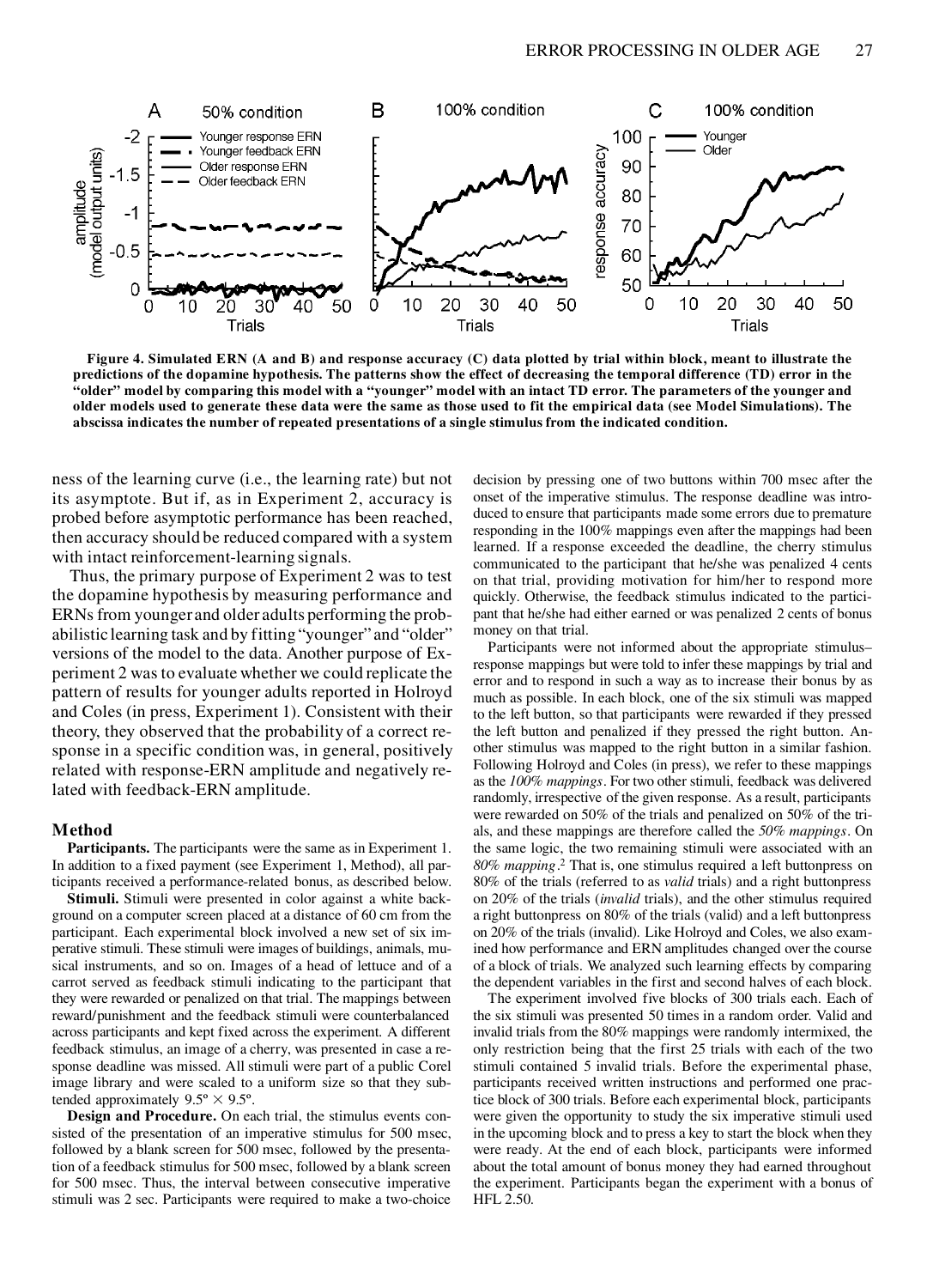

**Figure 5. Simulated (model) and empirical (exp) results in Experiment 2 as a function of condition for the younger adults/model (left panel) and older adults/model (right panel). (A) Response accuracy. (B) Response-locked and (C) feedback-locked ERN amplitudes. Amplitudes (in microvolts for the empirical results; in model output units for the simulated results) reflect the subtraction of amplitude magnitudes associated with negative and positive feedback (see text for more detail). 80%v, 80% valid condition; 80%i, 80% invalid condition.**

**Psychophysiological recording.** Details are the same as in Experiment 1. In this experiment, we also collected cardiovascular measures from the younger participants. These data will be reported elsewhere (van der Veen, Nieuwenhuis, van der Molen, Crone, & Jennings, 2001).

**Data analysis.** The single-trial EEG signals were corrected for EOG artifacts, using the algorithm described by Woestenburg et al. (1983), and filtered with a bandpass of 1–10 Hz. A baseline, com puted as the average signal activity across the 300 msec prior to stimulus onset, was subtracted for all single trials. Then, for each participant and each condition, the EEG epochs were averaged with respect to response onset and feedback onset to obtain responselocked and feedback-locked ERPs. The 100 msec preceding feedback onset served as a baseline for the feedback-locked ERPs. Following Holroyd and Coles (in press), difference waveforms were created by subtracting the signal elicited on trials with positive feedback from the signal elicited on trials with negative feedback. The amplitude of the response ERN was defined as the peak negativity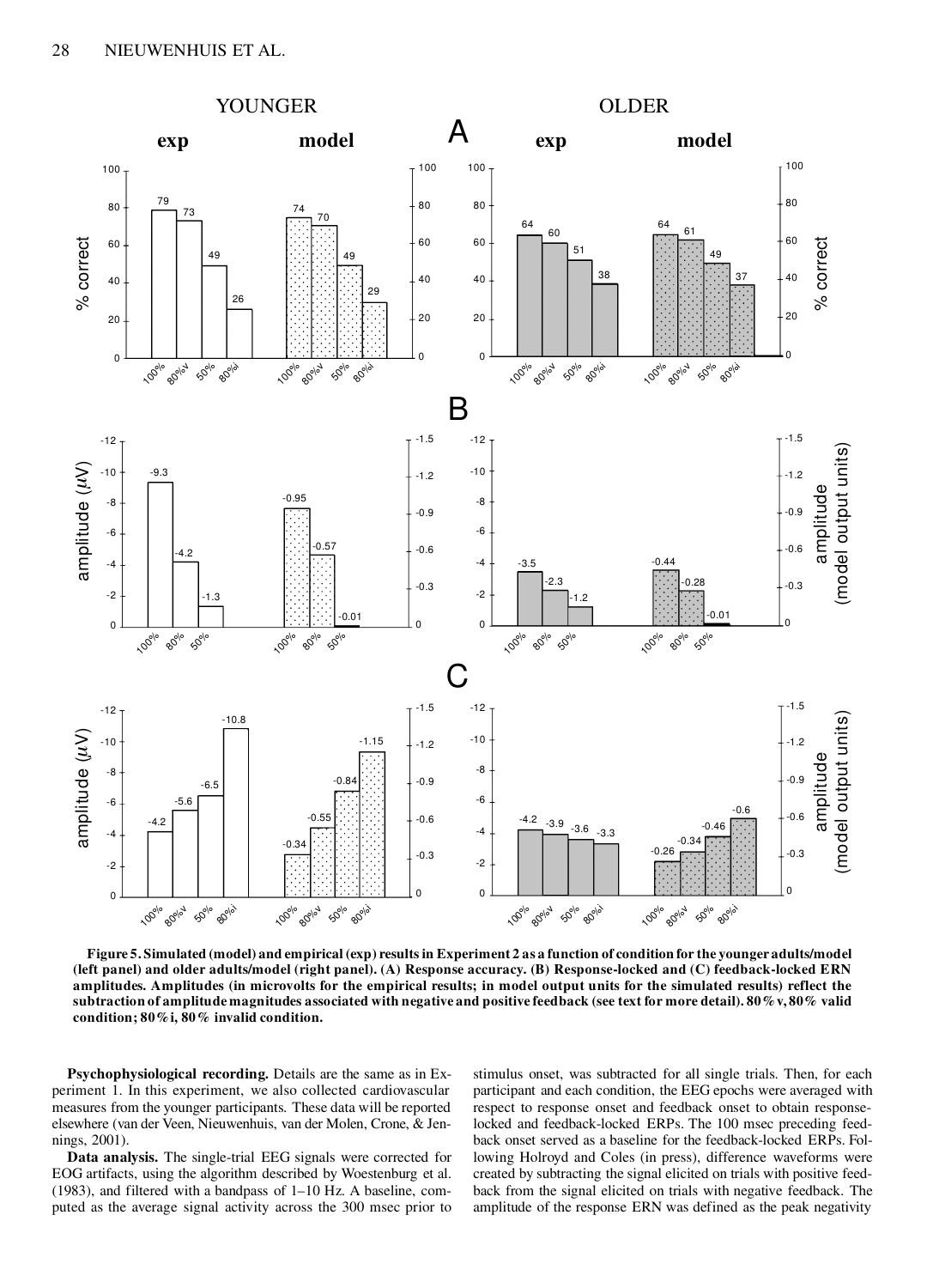| Table 1                                                           |
|-------------------------------------------------------------------|
| <b>Experimental and Simulated Response Accuracy as a Function</b> |
| of Age Group, Condition, and Block Half                           |

|             | Experiment |       | Model   |       |
|-------------|------------|-------|---------|-------|
| Condition   | Younger    | Older | Younger | Older |
| 100%        | 76/83      | 60/69 | 62/85   | 57/70 |
| 80% valid   | 69/77      | 56/63 | 59/82   | 56/67 |
| 50%         | 50/48      | 51/51 | 49/48   | 49/49 |
| 80% invalid | 27/25      | 42/34 | 42/15   | 42/34 |

Note—Numbers indicate percentage correct in the first/second block half.

of the difference waveform at electrode Cz in a window 0–150 msec following the response. The amplitude of the feedback ERN was defined as the peak negativity of the difference waveform at electrode Cz in a window 200–350 msec (as chosen after visual inspection) following feedback onset. The following trials were discarded from the reported analyses: (1) trials with recording artifacts or  $RTs <$ 150 msec—1.7% for younger adults and 2.5% for older adults; and (2) trials in which no response was generated before the 700-msec deadline—5.5% for younger adults and 8.2% for older adults. Performance measures, response-ERN, and feedback-ERN amplitudes for each participant were submitted to separate mixed ANOVAs with age group (younger, older) as a between-subjects factor and condition (100%, 80% valid, 50%, and 80% invalid mappings) and block half (Trial 1–150, Trial 151–300 of each block) as within-subjects factors.

#### **Results**

We first describe the empirical behavioral results and ERN amplitudes found for our younger and older participants. After that, we discuss the results of the simulations associated with the dopamine hypothesis. We also consider the possibility of simulating the effects of aging by changing other model parameters.

**Behavioral results.** Figure 5A shows behavioral accuracy for younger and older adults for each condition, averaged across the first and second halves of each block. As can be seen, the younger adults displayed higher accuracy than the older adults in the conditions in which performance could improve over the course of a block. The lower-than-chance performance in the 80% invalid trials indicates that participants responded mostly according to the dominant (but here incorrect) mapping. The main effects of age group and condition and the interaction between these two factors were all highly significant (all *F*s >  $17.5, ps < .001$ ).

As expected, participants' accuracy performance in the second block half showed an improvement over the first block half in both the 100% condition and the 80% valid condition (Table 1). Because participants gradually learned the dominant 80% mapping, response accuracy in the 80% invalid condition decreased as a function of block half. Evidently, accuracy in the 50% condition did not change with block half. The interaction between condition and block half was highly significant  $[F(3,90) = 26.5, p < .001]$ but similar for both age groups [three-way interaction:  $F(3,90) = 2.1, p = .13$ .

Probably as a result of the use of a response deadline, older adults' RTs—averaged across all conditions—were



**Figure 6. Grand-average ERP waveforms for younger and older adults from two conditions in Experiment 2. Waveforms were recorded from Cz. (A) The ERN elicited by the response in the 100% condition. Time at 0 msec indicates the timing of the response. (B) The ERN elicited by the feedback in the 50% condition. Time at 0 msec indicates the timing of the feedback onset.**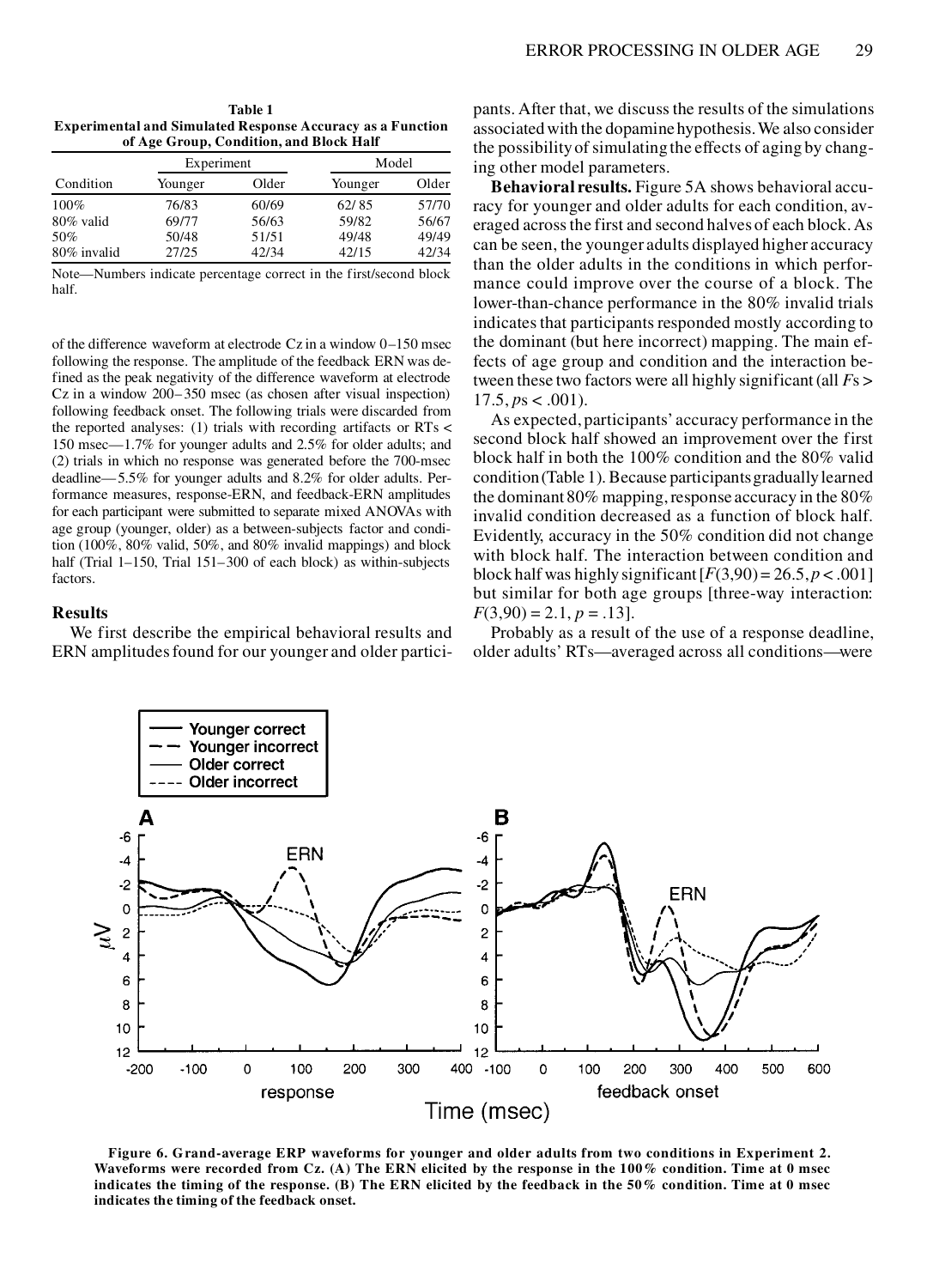not much slower than younger adults' RTs (younger: 387 msec; older: 406 msec), as confirmed by a nonsignificant main effect of age group  $[F(1,30) = 2.9, p = .099]$ .

**ERN amplitude.** Figure 6 shows illustrative ERPs, associated with positive and negative feedback, from two conditions in Experiment 2, for both age groups and averaged across participants and block halves. Figure 6A shows the ERNs elicited by the response in the 100% condition, the condition in which the response ERN is largest for both younger and older adults. The ERN of younger adults is evident as a clear negativity peaking about 80 msec after the response. Importantly, as in Experiment 1, the average older adults' response ERN is substantially reduced. Figure 6B shows feedback ERNs in the 50% condition, the only condition in which feedback is not dependent on the given response. In this condition, the ERN is elicited primarily by the feedback. For younger adults, the ERN peaked roughly 270 msec after the presentation of a negative feedback stimulus (see Holroyd & Coles, in press; Miltner et al., 1997). The ERN of older adults peaked somewhat later, and, importantly, was clearly smaller.

Figure 5B shows response-ERN amplitudes as a function of age group and condition. Note that valid and invalid trials from the 80% condition were pooled, because for the participants these were not distinguishable until the presentation of the feedback stimulus. Response-ERN amplitudes were smaller for the older adults  $[F(1,30) =$ 21.7,  $p < .001$ ]. Consistent with Holroyd and Coles's (in press) theory, response-locked amplitudes increased with the probability of a correct response in a certain condition  $[F(2,60) = 53.3, p < .001]$ , and this effect of condition was more pronounced for younger than for older adults  $[F(2,60) = 16.3, p < .001]$ . Note that the "true" response ERN in the 50% condition should be absent. The negative values reported for this condition in Figure 5B reflect unsystematic fluctuations of the ERPs associated with negative and positive feedback.

Figure 5C shows feedback-ERN amplitudes as a function of age group and condition. Here, the difference between valid and invalid trials from the 80% condition is clearly important; as predicted by Holroyd and Coles's (in press) theory, the largest feedback ERNs, at least for younger adults, were observed in the 80% invalid condition, in which a clear expectation of positive feedback was violated by the actual feedback. Averaged across conditions, feedback-ERN amplitudes were smaller for older adults  $[F(1,30) =$ 9.9,  $p < .005$ ]. The main effect of condition was also significant  $[F(3,90) = 4.9, p < .03]$ , but whereas younger adults showed a pronounced effect of condition in the predicted direction (i.e., an inverse relation between the ERN and the probability of giving a correct response), the older adults showed, if anything, a small trend in the opposite, unexpected direction. This was expressed in a significant interaction of age group and condition  $[F(3,90) = 8.4, p <$ .005]. An additional analysis including only the older participants indicated that the surprising effect of condition for the older adults was not significant  $[F(3,45) = 1.5, p =$ .25]. Inspection of the older individuals' data patterns revealed that the absence of an effect of condition in the expected direction was consistent across participants.

Although we did not explicitly model block-half effects on ERN amplitudes, these effects were generally in line with Holroyd and Coles's (in press) theory. A separate statistical analysis showed that response-ERN amplitudes increased with block half  $[F(1,30) = 19.0, p < .001]$ . This block-half effect increased with the probability of giving a correct response in a particular condition  $[F(2,60) =$ 13.2,  $p < .001$ , and was somewhat larger for younger adults than for older adults  $[F(1,30) = 4.0, p = .056]$ . As expected, feedback-ERN amplitudes decreased with block half in the conditions in which accuracy improved, and increased in the 80% invalid condition, in which accuracy declined. However, the interaction of condition and block half showed only a nonsignificant trend in this direction  $[F(3,90) = 2.3, p = .096]$ , probably reflecting the fact that the block-half effects on feedback-ERN amplitude were rather small. Age group did not enter in a reliable interaction with condition and block half  $[F(3,90) = 1.0, p = .40]$ .

**Model simulations.** Apart from a slight adjustment of one learning rate parameter (see the Appendix), the younger model, which served as a starting point for our simulations of age-related effects, was identical to the model developed by Holroyd and Coles (in press, Experiment 1). To simulate the data from the 16 younger and 16 older human participants, both the "younger" and "older" models were run 16 times, with each run consisting of five blocks of 300 trials. Like the empirical ERN, the model ERN was determined by subtracting the simulated ERN on trials with positive feedback from the simulated ERN on trials with negative feedback.

To provide support for the dopamine hypothesis, we tried to simulate the empirical results of older adults by weakening the TD error signal. On each time step in the simulated trials, we multiplied the older adults'TD error by a factor of 0.55 immediately after its computation and *before* it was used to adapt the network weights and compute the ERN. It is important to note that this proportional decrease of the TD error was the only aspect in which the older model differed from the younger model. Figure 5 shows the simulation results associated with the dopamine hypothesis. Because the variance of the model data was relatively small, all statistical terms in the ANOVAs were highly significant ( $p < .001$ ) for each of the measures, and we will report no further statistics.

As was the case for the human participants, the model's response accuracy (Figure 5A) was relatively high in the two conditions that benefited from learning and low in the 80% invalid condition, which suffered from learning. Overall accuracy and—more important—the effects of condition were smaller for the older model than for the younger model. The model's performance in the 100% condition and 80% valid condition improved as the blocks progressed, and performance in the 80% invalid condition got worse over the course of a block of trials (Table 1). Although more pronounced, these learning effects were in the same direction as those in the empirical data.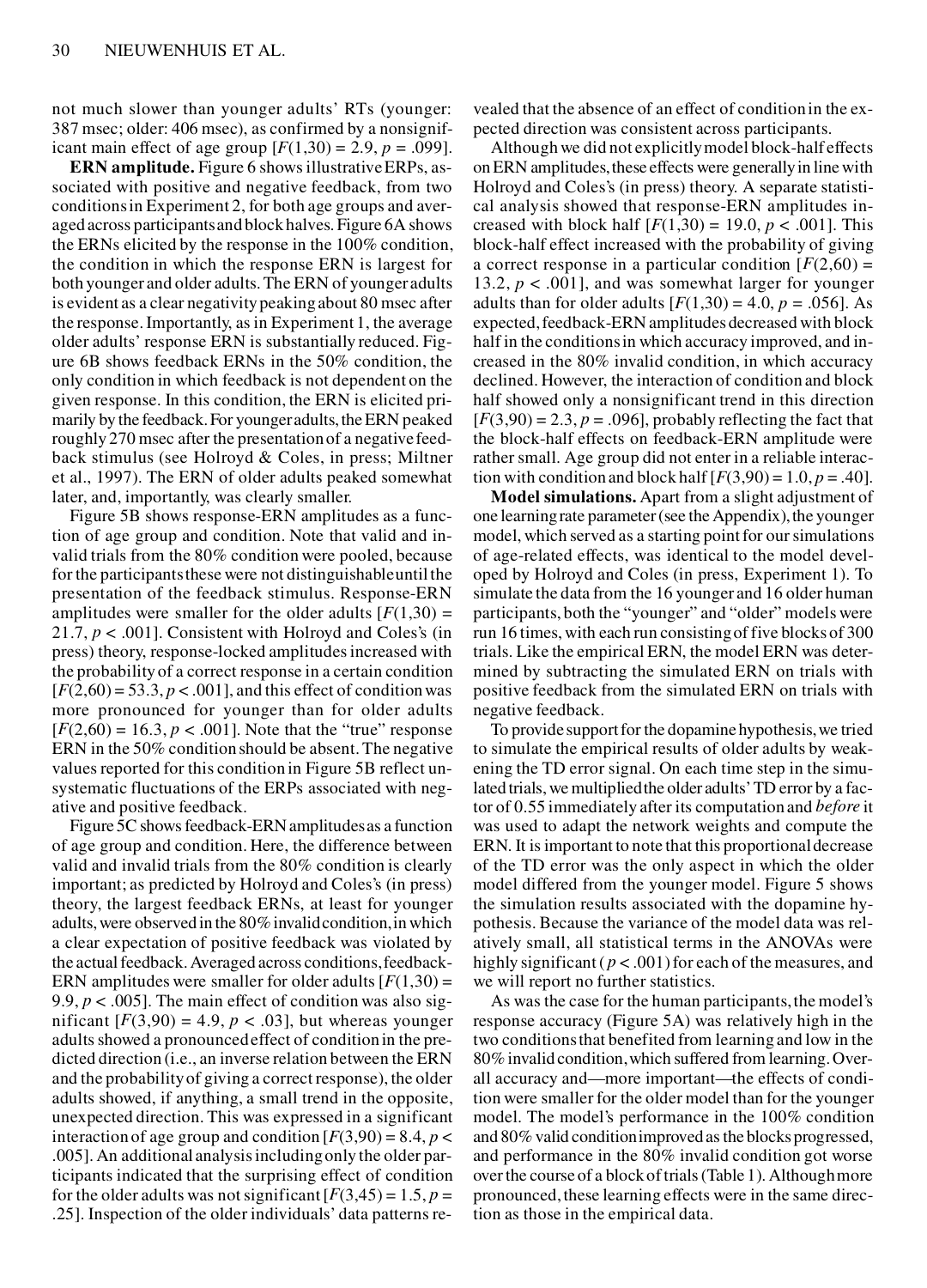The simulated pattern of response ERNs (Figure 5B) was also very similar to the empirical data pattern. Response-ERN amplitudes showed a positive correlation with learning and were smaller for the older than for the younger model. The simulated pattern of feedback ERNs (Figure 5C) captured the important finding that feedback-related ERN amplitudes were considerably reduced in the older participants. The model also reproduced the negative correlation between feedback-ERN amplitude and learning portrayed by the younger adults, but the model did not (and cannot!) account for the absence of such a negative correlation in the older adults' data. In the Discussion, we will offer a possible explanation for this discrepancy.

The success of a proportional decrease of the TD error in accounting for the age differences in accuracy and ERN amplitude does not exclude the possibility that a manipulation of other model parameters may equally well account for these differences. In a set of additional simulations, we explored the possibility of simulating the older adults' empirical data by decreasing the value of the learning rate parameters associated with the functions for TD-error-driven learning in various modules of the model. That is, the mesencephalic dopamine signal is intact, but the rate of adjustments that the signal brings about through its reinforcing qualities is smaller in older age. Not surprisingly, in these simulations, the slower learning rate led to a decrease in response accuracy. This, in turn, influenced the relative size of response-ERN and feedback-ERN amplitudes. More specifically, because of its slower learning rate, the model was less able to predict reward on the basis of the response, resulting in relatively small response ERNs. Conversely, because the feedback itself remained an important predictor of reward, the simulated feedback ERNs were *larger* than those produced by the younger model—a clear discrepancy with the empirical data. Thus, a manipulation of the learning rate parameters could account for the reduced response accuracy and smaller response ERNs but *not* for the smaller feedback ERNs in older adults.3 Moreover, because the ERNs are abnormal solely because learning is retarded, this type of model predicts that both the response-ERN and feedback-ERN amplitude should return to normal once its learning curve has reached asymptote or has otherwise caught up with the normal (i.e., unretarded) model's learning curve. However, the finding that older adults may show a reduced response ERN in the context of normal performance (as in Experiment 1; see also Falkenstein, Hoormann, & Hohnsbein, 2001) seems clearly inconsistent with this prediction.

# **DISCUSSION**

The general pattern of results in Experiment 2 was consistent with the dopamine hypothesis of altered error processing in older adults. Through manipulation of a single model parameter, corresponding to a weakening of dopaminergic error signals, we managed to attain a considerable correspondence between the simulated and empirical age differences: decreased response accuracy and smaller response and feedback ERNs in older adults. Because the model proposes that ERN amplitude is an increasing function of the size of the dopaminergic error signal, the smaller response and feedback ERNs of the older adults are consistent with the dopamine hypothesis. In addition, because the signal serves a reinforcement-learning function, the reduced signal in older adults led to impaired performance in situations in which learning was important. The empirical results cannot be explained by an alternative hypothesis, according to which older adults' dopaminergic error signals are intact but are not efficiently used for learning. Although, like the dopamine hypothesis, this hypothesis is able to account for the reduced response ERNs and lower accuracy in our older adults, it falsely predicts that older adults should have larger feedback ERNs than younger adults, and it cannot account for the pattern of results in Experiment 1.

An unexpected and robust aspect of the older adults' data was the absence of a condition effect on the feedback-ERN amplitude. That is, instead of an increase with the probability of an incorrect response in a condition, the feedback-ERN amplitudes showed a nonsignificanttrend in the opposite direction. The lower-order error-processing mechanism employed by the model cannot account for such a pattern. One way of preserving the present theory, while accounting for the discrepancy between simulated and empirical data, is to assume that the amount of attention that older adults paid to the feedback stimulus was dependent on the subjective probability of an error. That is, when older adults were relatively sure that they had made an error—as would be the case after errors in the 100% and 80% valid conditions—then they may have wished to confirm this supposition and have paid relatively more attention to the feedback stimulus, thereby increasing its impact on the error-processing system. In contrast, attention for feedback in the 80% invalid condition may have been rather weak on error trials, since on these trials the participant responded according to the dominant (i.e., probably correct) stimulus–response mapping, leading older participants to ignore the feedback.

The pattern of results of younger adults in Experiment 2 replicated that reported by Holroyd and Coles (in press). Response-ERN amplitude was positively correlated with the probability of giving a correct response. That is, the response ERN was larger in conditions in which participants could learn to control the value of the feedback by learning the correct response, and it was larger in the second half of a block—that is, after some degree of learning had taken place. In line with these findings, Experiment2 also showed that the response ERN was largest in the participant group that learned more efficiently. The opposite pattern, a negative correlation between ERN amplitude and the probability of a correct response, was observed for the feedback ERN. This tradeoff between response-ERN and feedback-ERN amplitude is a central issue in Holroyd and Coles's theory. The younger adults' data in the 80% condition (a condition not examined by Holroyd and Coles) also supported Holroyd and Coles's theory of error processing. First, as predicted by this theory, the amplitudes of the response ERN and feedback ERN in the 80% valid condi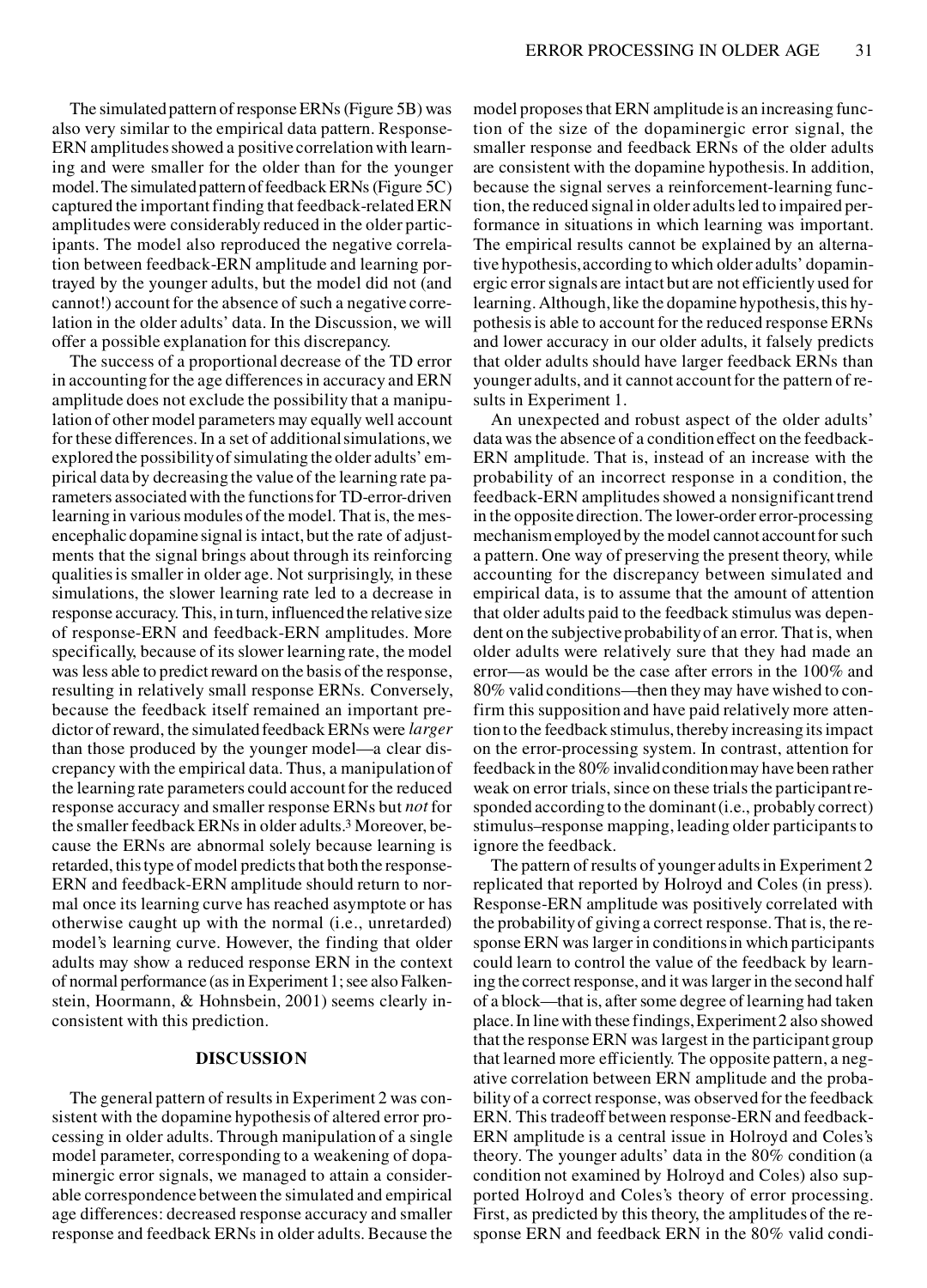tion were intermediate between the ERN amplitudes in the 50% and 100% conditions. And second, the 80% invalid condition, which was characterized by the largest mismatch between expected and actual feedback, was associated with the largest feedback ERN.

# **GENERAL DISCUSSION**

The present study was motivated by a recently proposed theory of the functional mechanisms and neural basis of error processing (Holroyd & Coles, in press). According to this theory, the ERN, a psychophysiologicalmarker of error processing, is associated with the arrival of a negative dopaminergic reinforcement-learning signal in the ACC. This dopaminergic error signal is elicited when the brain first detects that ongoing events are worse than expected and is used to adjust the cognitive system for the task at hand. Previous studies (Band & Kok, 2000; Falkenstein, Hoormann, & Hohnsbein, 2001) have reported an agerelated reduction in ERN amplitude following incorrect responses in choice RT tasks. In the present study, we have replicated this result and, more importantly, have proposed a dopamine account, based on Holroyd and Coles's theory, of why the response ERN is reduced in older adults. According to this account, the dopaminergic signals thought to play a role in error processing and reinforcement learning are weakened in the older brain. This leads to reduced ERNs in response to errors and negative feedback, and to slower reward-based learning in older adults.

In Experiment 1, we showed that the reduced response ERN of older adults cannot be understood as a reflection of a general attenuation of ERP components in older adults. Furthermore, Experiment 1 demonstrated that an age-related reduction in ERN amplitude can also be observed in situations that minimize data limitations (see Falkenstein, Hoormann, & Hohnsbein, 2001). This indicates that a reduced response ERN is not necessarily related to reduced certainty about the required response in older adults (see Band & Kok, 2000). In Experiment 2, we proposed a dopamine account of altered error processing in older age, and formalized this account using a model proposed by Holroyd and Coles (in press). We confirmed the predictions of the dopamine hypothesis with respect to age changes in performance and ERN amplitudes in a probabilistic learning task. Computer simulations indicated that the empirical pattern of age changes—reduced response accuracy and smaller ERNs following response errors and negative feedback—could be adequately simulated by manipulation of a single model parameter, corresponding to weakened phasic activity in the mesencephalic dopamine system. And finally, we argued that the results in Experiments 1 and 2 are inconsistent with another hypothesis derived from Holroyd and Coles's model—namely, that a slower learning rate constitutes the *primary* cause of agerelated changes in error processing.

The dopamine hypothesis could not account for the finding that the older adults' feedback-ERN amplitudes showed no sensitivity to the degree to which the feedback in a particular experimental condition was uniquely predictive of reward. It is important to note that this finding is inconsistent with any model derived from Holroyd and Coles's (in press) theory. Thus, we proposed that an additional, higher order, cognitive process, masking the effects of the theorized lower order mechanism, may have been at work in the older adults'brains. We hypothesized that the amount of attention that older adults paid to the feedback stimulus may have been greater for conditions in which the subjective expectation of negative feedback was higher. As a result, the impact of negative feedback on the errorprocessing system, and hence on the feedback ERN, should be largest in conditions in which participants learned to recognize an incorrect response most adequately (i.e., the 100% condition and, to a lesser extent, the 80% condition). Future work is needed to test this hypothesis.

If older adults have a deficient error-processing system, this may have implications for the general issue of an executive control deficit in older age (for reviews, see Moscovitch & Winocur, 1995; Phillips & Della Sala, 1996; van der Molen & Ridderinkhof, 1998). Several authors (Botvinick et al., 2001; Coles et al., 2001; Gehring et al., 1993) have proposed that the activity giving rise to the ERN may signal the demand for increased control (e.g, increased focus of attention or more conservative response settings) to other brain systems. Thus, to the extent that older adults show impaired performance in tasks requiring executive control processes, it may be unclear whether such performance deficits are due to inefficiency of the executive control processes (as is usually concluded), to inefficiency in the monitoring processes necessary to recognize the need for executive control, or to both. This issue deserves more attention in future research.

#### **Dopamine Dysfunction in Healthy Aging**

Our proposal of weakened dopaminergic error signals in older adults is consistent with various reports of age-related disturbances in dopamine function. For instance, using positron emission tomography (PET), Backman et al. (2000; see also Volkow et al., 1998) found a gradual agerelated deterioration of dopaminergic receptor binding in striatal structures. Importantly, statistical control of this variable eliminated the age-related variation in performance of a number of cognitive tasks, suggesting that dopaminergic transmission is an important factor in age-related cognitive decline. On the basis of another PET study, Kaasinen et al. (2000) reported a significant age-related loss of dopamine receptors in various brain areas, and especially in the frontal cortex. Furthermore, it has been shown that in monkeys, age-related decreases in neurotransmitter concentration are most pronounced for dopamine in the prefrontal cortex (see Goldman-Rakic & Brown, 1981). And Arnsten and colleagues (e.g., Arnsten, 1993; Arnsten & Goldman-Rakic, 1985) have shown that working memory deficits of aged monkeys can be alleviated by pharmacological agents enhancing the function of their dopamine system. Our simulations suggest that the dopaminergic error signal is weakened at the time of its generation presumably in the basal ganglia—or between the time of its generation and its impact on other brain systems; in its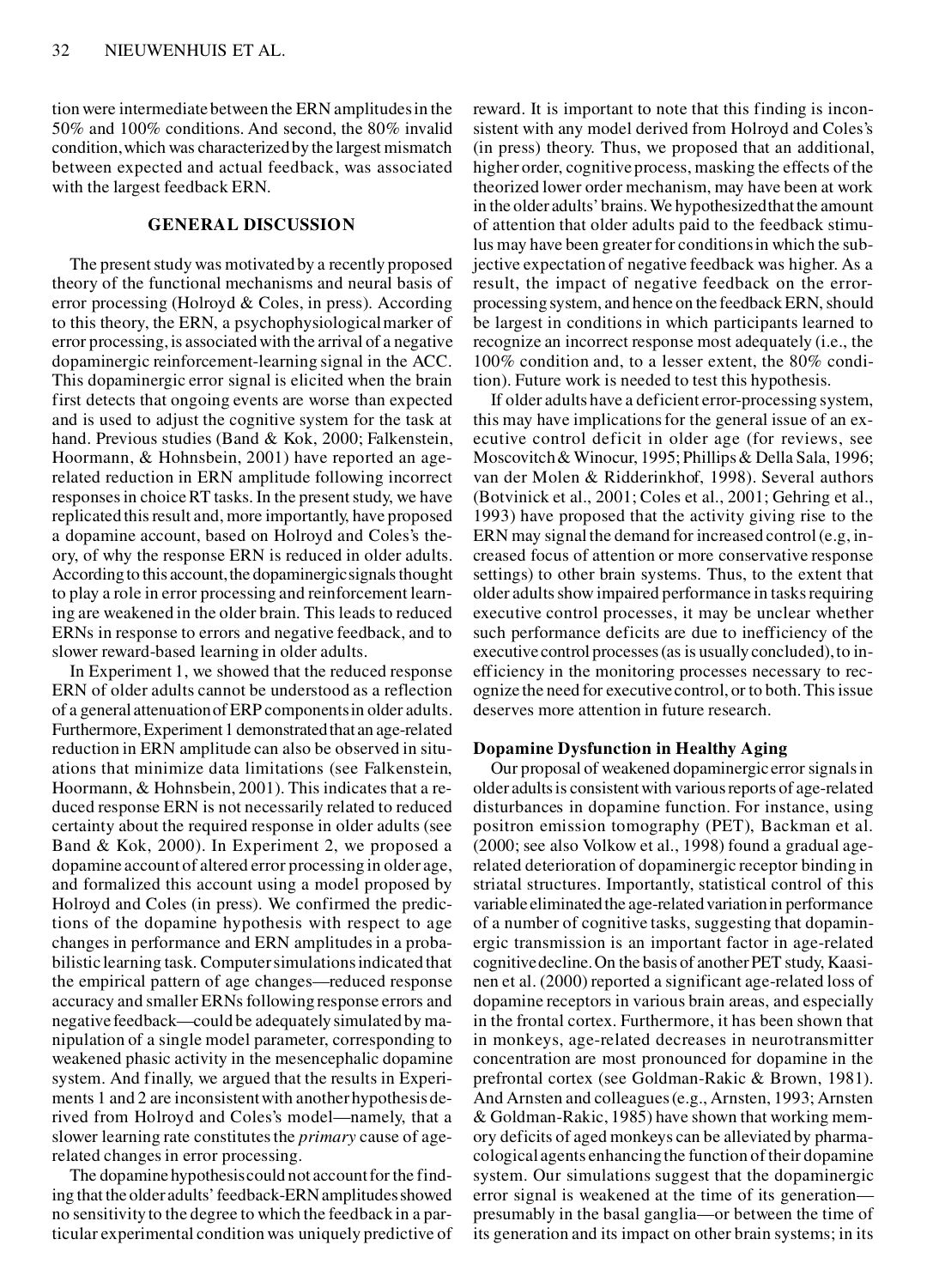present form, our model cannot be used to discriminate between these possibilities or to determine the neurophysiological mechanism through which the signal is weakened. Irrespective of exactly how and when the signal is weakened, an implication of the dopamine hypothesis seems to be that increasing the concentration of dopamine in older adults should lead to a reduction of age-related differences in ERN amplitudes and reinforcement-learning abilities. However, as noted by Braver et al. (2001), such predictions are complicated by the notion that older adults have reduced dopamine receptor concentrations in various brain areas, which may prevent pharmacologic manipulations of dopamine levels from being fully effective.

Braver et al. (2001) have recently argued that the decrease in several working memory functions that occurs with healthy aging is a direct consequence of disturbances in dopamine function in the dorsolateral prefrontal cortex. They based their theory on the empirical confirmation of several predictions regarding age effects in a continuous performance test. The predictions were derived from a computational model of dopaminergic modulation of prefrontal cortex (Braver & Cohen, 2000) that is similar in some important respects to Holroyd and Coles's (in press) model of error processing. In Braver and Cohen's model, the mesencephalic dopamine system carries a temporal difference error to frontal areas of the brain. This phasic dopamine signal serves to regulate the access of information into and out of working memory and also has a reinforcement-learning function that allows the system to learn what information is relevant for the task at hand.

Apart from the purported role of dopamine in cognitive control deficits in older age, it has been hypothesized that disturbances in dopamine function may result in an overall noisier information processing system in older adults. Li and Lindenberger (1999) have reported a set of computational simulations that relate aging-induced deterioration of catecholinergic systems (including the dopaminergic system) to several benchmark phenomena of aging, such as increases in mean RT and interindividual variability of RTs. Such phenomena may occur as a result of a decreased responsivity of neurons to incoming information due to a reduction in catecholamines, which are thought to serve an important neuromodulatory role.

# **Abnormalities in Error Processing**

An interesting question is the extent to which the present findings and conclusions regarding error processing in older adults may generalize to other populations with abnormal ERNs. In particular, reduced response-ERN amplitudes have been observed in patients with Parkinson's disease (Falkenstein, Hielscher et al., 2001; but see Holroyd et al., in press) and patients with schizophrenia (Ford, 1999; Kopp & Rist, 1999). Parkinson's disease is mainly characterized by cell loss in the substantia nigra leading to dopamine depletion in striatal and other brain structures. Schizophrenia has also been extensively documented as involving disturbances in dopamine function. This raises the possibility that, as we have proposed for older adults, the smaller ERN in these populations may be caused by a reduction in phasic dopaminergic error-related activity. The probabilistic learning task of Experiment 2 would be well suited to test these hypotheses because it allows the link between learning and the relative size of response and feedback ERNs, central in Holroyd and Coles's (in press) theory, to be studied in detail. Other tasks, such as the flanker task in Experiment 1, are perhaps less appropriate to test specific hypotheses regarding error processing in various populations because in these tasks learning tends to reach asymptote fairly quickly. As a result, any diagnostic correlational pattern of learning indices and ERN amplitudes is absent in data from such tasks.

Band and Kok (2000) observed not only a reduction in the response-ERN amplitude of older adults but also a substantial ERN-like negativity following *correct* trials (i.e., a CRN) similar to that observed in patients with frontal lesions (Gehring & Knight, 2000) and in schizophrenia patients (Ford, 1999; but see Kopp & Rist, 1999). An ERNlike wave on correct trials may also sometimes be observed for healthy younger adults, but Coles et al. (2001) have argued that this "CRN" either represents the influence of stimulus-evoked components in the response-locked ERP or can be attributed to error processing on correct trials for instance, when participants have an incorrect representation of the required response (see Scheffers & Coles, 2000). The behavioral results of the mental rotation task used by Band and Kok suggest that their older participants were often uncertain about the presented stimulus, and hence the required response. Therefore, it is likely that the CRN of Band and Kok's older adults can be attributed to a subset of the correct trials on which they wrongly perceived their response as incorrect. This notion is supported by the absence of a CRN in the older adults in Experiment 1 of the present study and in the study by Falkenstein, Hoormann, and Hohnsbein (2001), two studies in which data limitations were relatively small.

#### **Theories of the ERN**

The strength of the dopamine hypothesis hinges on the appropriateness of Holroyd and Coles's (in press) model and on the proposed correspondence between elements of the model and neurobiological structures. With respect to the former, it is important to note that the data of the younger adults in the probabilistic learning task replicated those found by Holroyd and Coles. These data indicated that learning of stimulus–response associations (as affected by age group, block half, and condition) correlated positively with response-ERN amplitude and negatively with feedback-ERN amplitude. The resulting trade off between the response ERN and feedback ERN in the course of learning is central to Holroyd and Coles's claim that the ERN is elicited as soon as the expected consequences of ongoing events are worse than expected. The results from a new condition (the 80% condition) were also nicely in line with Holroyd and Coles's theory. In particular, these results showed that the ERN was largest when negative feedback was highly unexpected (i.e., in the 80% invalid condition). Our study only indirectly addresses the issue of how neurobiological structures map onto elements of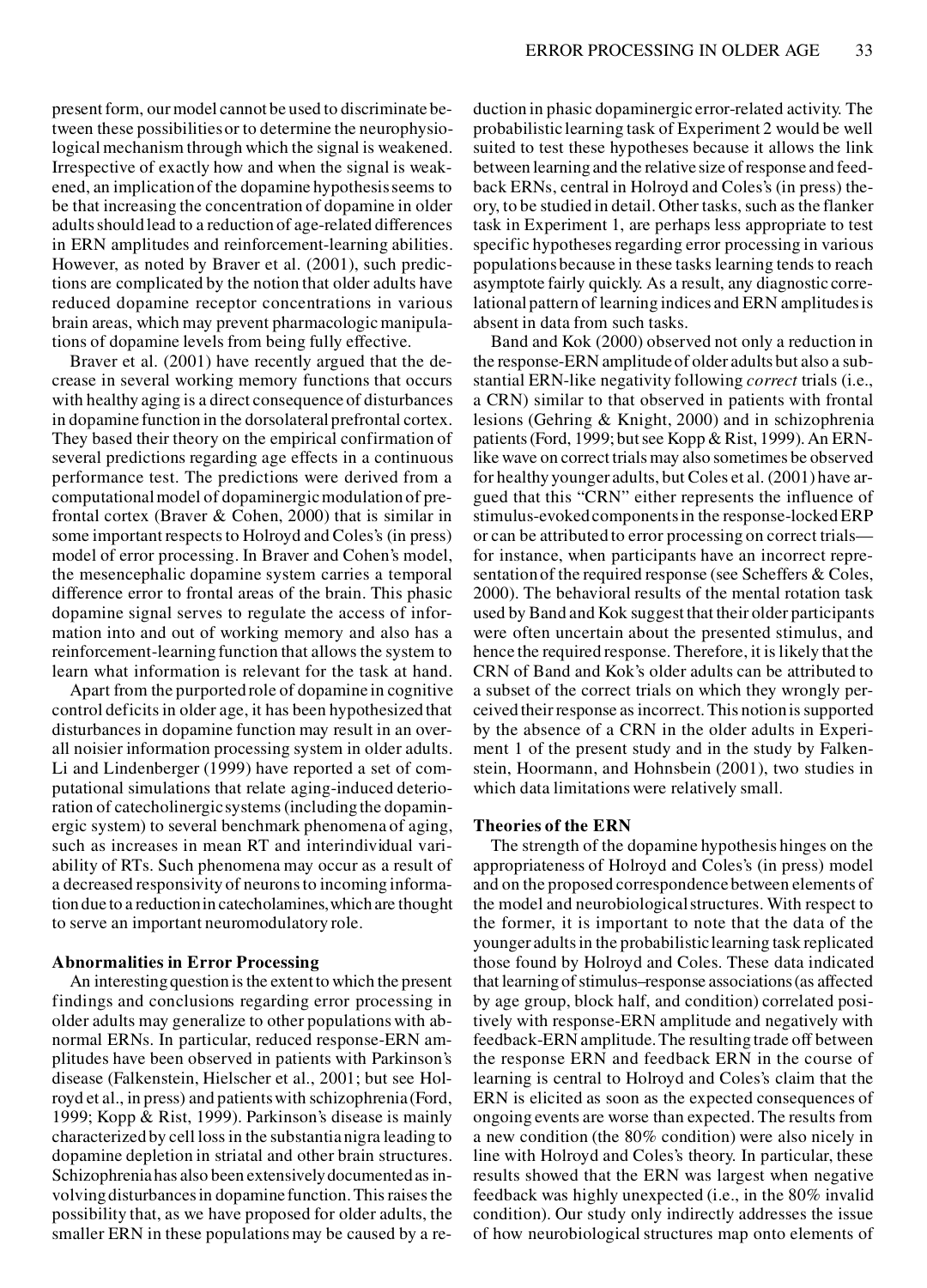the model. However, the idea that the successful aging model (with a proportional decrease of the TD error) could easily be related to the neurobiological literature on age-related dopamine disturbance lends support to the proposed link between TD errors and dopamine signals (for a discussion, see Holroyd & Coles, in press).

Recently, Yeung, Botvinick, and Cohen (2001; Botvinick et al., 2001) have proposed an alternative theory of the response ERN. Yeung et al. argued that errors are usually associated with response conflict in the period following the erroneous response, the time window of the ERN. Rather than indexing erroneous response activation per se, the ERN reflects the neural response of the ACC when it detects such response conflict—that is, the concurrent activation of multiple conflicting responses. This signal is then used by other brain structures to reduce future conflict. Although the conflict-monitoring theory seems able to account for many of the same phenomena that mismatch theories of the ERN can explain (see Yeung et al., 2001), in its present form it does not incorporate a mechanism that can account for the existence of an ERN following negative feedback. Thus, although the conflictmonitoring theory may be able to address the responserelated ERNs in this study, it is difficult to see how it would address our feedback-related ERN data. A direct comparison of Holroyd and Coles's (in press) theory and the conflict-monitoring theory is the subject of ongoing research (Holroyd, Yeung, Coles, & Cohen, 2002).

To summarize, on the basis of computational simulations inspired by Holroyd and Coles's (in press) theory of error processing, we have proposed an account of agerelated changes in error processing. According to this account, older age is associated with weakened dopaminergic reinforcement-learning signals in response to errors and negative feedback, leading to smaller ERN amplitudes and slower reward-based learning. This dopamine hypothesisis consistent with a substantial literature reporting age-related disturbances in dopamine function. Several alternative hypotheses regarding the reduced response-ERN amplitudes found in older adults were disconfirmed. Our study may inspire similar investigations of altered error processing in other populations. Also, it indicates the importance of considering evaluative control function deficits as a possible explanation for performance deficits in tasks requiring executive control and reward-based learning.

## **REFERENCES**

- Arnsten, A. F. T. (1993). Catecholamine mechanisms in age-related cognitive decline. *[Neurobiology of Aging](http://www.ingentaconnect.com/content/external-references?article=/0197-4580^28^2914L.639[aid=2386016])*, **14**, 639-641.
- ARNSTEN, A. F. T., & GOLDMAN-RAKIC, P. S. (1985). Alpha 2-adrenergic mechanisms in prefrontal cortex associated with cognitive decline in aged nonhuman primates. *Science*, **230**[, 1273-1276.](http://www.ingentaconnect.com/content/external-references?article=/0036-8075^28^29230L.1273[aid=846654])
- Backman, L., Ginovart, N., Dixon, R. A., Wahlin, T. B., Wahlin, A., HALLDIN, C., & FARDE L. (2000). Age-related cognitive deficits mediated by changes in the striatal dopamine system. *[American Journal](http://www.ingentaconnect.com/content/external-references?article=/0002-953X^28^29157L.635[aid=2386017]) [of Psychiatry](http://www.ingentaconnect.com/content/external-references?article=/0002-953X^28^29157L.635[aid=2386017])*, **157**, 635-637.
- BAND, G. P. H., & KOK, A. (2000). Age effects on response monitoring in a mental-rotation task. *[Biological Psychology](http://www.ingentaconnect.com/content/external-references?article=/0301-0511^28^2951L.201[aid=2386018])*, **51**, 201-221.
- BERNSTEIN, P. S., SCHEFFERS, M. K., & COLES, M. G. H. (1995). "Where did I go wrong?" A psychophysiological analysis of error detection.

*[Journal of Experimental Psychology:](http://www.ingentaconnect.com/content/external-references?article=/0096-1523^28^2921L.1312[aid=2386019]) Human Perception & Perfor mance*, **21**[, 1312-1322.](http://www.ingentaconnect.com/content/external-references?article=/0096-1523^28^2921L.1312[aid=2386019])

- Botvinick, M. M., Braver, T. S., Barch, D. M., Carter, C. S., & Cohen, J. D. (2001). Evaluating the demand for control: Anterior cingulate cortex and conflict monitoring. *[Psychological Review](http://www.ingentaconnect.com/content/external-references?article=/0033-295X^28^29108L.624[aid=2386020])*, **108**, [624-652.](http://www.ingentaconnect.com/content/external-references?article=/0033-295X^28^29108L.624[aid=2386020])
- Braver, T. S., Barch, D. M., Keys, B. A., Carter, C. S., Cohen, J. D., Kaye, J. A., Janowsky, J. S., Taylor, S. F., Yesavage, J. A., Mumenthaler, M. S., Jagust, W. J., & Reed, B. R. (2001). Context processing in older adults: Evidence for a theory relating cognitive control to neurobiology in healthy aging. *[Journal of Experimental Psychol](http://www.ingentaconnect.com/content/external-references?article=/0096-3445^28^29130L.746[aid=2386021])[ogy: General](http://www.ingentaconnect.com/content/external-references?article=/0096-3445^28^29130L.746[aid=2386021])*, **130**, 746-763.
- BRAVER, T. S., & COHEN, J. D. (2000). On the control of control: The role of dopamine in regulating prefrontal function and working mem ory. In S. Monsell & J. Driver (Eds.), *Attention and performance XVIII: Control of cognitive processes* (pp. 713-737). Cambridge, MA: MIT Press.
- Carter, C. S., Braver, T. S., Barch, D. M., Botvinick, M. M., Noll, D., & Cohen, J. D. (1998). Anterior cingulate cortex, error detection, and the online monitoring of performance. *Science*, **280**[, 747-749.](http://www.ingentaconnect.com/content/external-references?article=/0036-8075^28^29280L.747[aid=211297])
- Coles, M. G. H., Gratton, G., Bashore, T. R., Eriksen, C. W., & DONCHIN, E. (1985). A psychophysiological investigation of the continuous flow model of human information processing. *[Journal of Experi](http://www.ingentaconnect.com/content/external-references?article=/0096-1523^28^2911L.529[aid=307261])[mental Psychology: Human Perception & Performance](http://www.ingentaconnect.com/content/external-references?article=/0096-1523^28^2911L.529[aid=307261])*, **11**, 529-553.
- Coles, M. G. H., Scheffers, M. K., & Holroyd, C. B. (1998). Berger's dream: The error-related negativity and modern cognitive psychophysiology. In H. Witte, U. Zwiener, B. Schack, & A. Doering (Eds.), *Quantitative and topological EEG and MEG analysis* (pp. 96-102). Jena-Erlangen: Druckhaus Mayer.
- COLES, M. G. H., SCHEFFERS, M. K., & HOLROYD, C. B. (2001). Why is there an ERN/Ne on correct trials? Response representations, stimulusrelated components, and the theory of error-processing. *[Biological](http://www.ingentaconnect.com/content/external-references?article=/0301-0511^28^2956L.173[aid=2386022]) [Psychology](http://www.ingentaconnect.com/content/external-references?article=/0301-0511^28^2956L.173[aid=2386022])*, **56**, 173-189.
- Dehaene, S., Posner, M. I., & Tucker, D. M. (1994). Localization of a neural system for error detection and compensation. *[Psychological](http://www.ingentaconnect.com/content/external-references?article=/0956-7976^28^295L.303[aid=212281]) Science*, **5**[, 303-305.](http://www.ingentaconnect.com/content/external-references?article=/0956-7976^28^295L.303[aid=212281])
- Eriksen, B. A., & Eriksen, C. W. (1974). Effects of noise letters upon the identification of a target letter in a nonsearch task. *Perception & Psychophysics*, **16**, 143-149.
- Falkenstein, M., Hielscher, H., Dziobek, I., Schwarzenau, P., HOORMANN, J., SUNDERMAN, B., & HOHNSBEIN, J. (2001). Action monitoring, error detection, and the basal ganglia: An ERP study. *[Neuro-](http://www.ingentaconnect.com/content/external-references?article=/0959-4965^28^2912L.157[aid=2386023])Report*, **12**[, 157-161.](http://www.ingentaconnect.com/content/external-references?article=/0959-4965^28^2912L.157[aid=2386023])
- Falkenstein, M., Hohnsbein, J., Hoormann, J., & Blanke, L. (1991). Effects of crossmodal divided attention on late ERP components. II. Error processing in choice reaction tasks. *[Electroencephalography](http://www.ingentaconnect.com/content/external-references?article=/0013-4694^28^2978L.447[aid=847351]) [& Clinical Neurophysiology](http://www.ingentaconnect.com/content/external-references?article=/0013-4694^28^2978L.447[aid=847351])*, **78**, 447-455.
- Falkenstein, M., Hoormann, J., Christ, S., & Hohnsbein, J. (2000). ERP components on reaction errors and their functional significance: A tutorial. *[Biological Psychology](http://www.ingentaconnect.com/content/external-references?article=/0301-0511^28^2951L.87[aid=2386024])*, **51**, 87-107.
- Falkenstein, M., Hoormann, & Hohnsbein, J. (2001). Changes of error-related ERPs with age. *[Experimental Brain Research](http://www.ingentaconnect.com/content/external-references?article=/0014-4819^28^29138L.258[aid=2386025])*, **138**, 258- [262.](http://www.ingentaconnect.com/content/external-references?article=/0014-4819^28^29138L.258[aid=2386025])
- Ford, J. M. (1999). Schizophrenia: The broken P300 and beyond. *[Psy](http://www.ingentaconnect.com/content/external-references?article=/0048-5772^28^2936L.667[aid=2386026])[chophysiology](http://www.ingentaconnect.com/content/external-references?article=/0048-5772^28^2936L.667[aid=2386026])*, **36**, 667-682.
- Gehring, W. J., Goss, B., Coles, M. G. H., Meyer, D. E., & Donchin, E. (1993). A neural system for error detection and compensation. *[Psy](http://www.ingentaconnect.com/content/external-references?article=/0956-7976^28^294L.385[aid=212285])[chological Science](http://www.ingentaconnect.com/content/external-references?article=/0956-7976^28^294L.385[aid=212285])*, **4**, 385-390.
- Gehring, W. J., Himle, J., & Nisenson, L. G. (2000). Action-monitoring dysfunction in obsessive-compulsive disorder. *[Psychological Science](http://www.ingentaconnect.com/content/external-references?article=/0956-7976^28^2911L.1[aid=1805877])*, **11**[, 1-6.](http://www.ingentaconnect.com/content/external-references?article=/0956-7976^28^2911L.1[aid=1805877])
- Gehring, W. J., & Knight, R. T. (2000). Prefrontal-cingulate interactions in action monitoring. *[Nature Neuroscience](http://www.ingentaconnect.com/content/external-references?article=/1097-6256^28^293L.516[aid=1191861])*, **3**, 516-520.
- Goldman-Rakic, P. S., & Brown, R. M. (1981). Regional changes of monoamines in cerebral cortex and subcortical structures of aging rhesus monkeys. *Neuroscience*, **6**, 177-187.
- Gratton, G., Coles, M. G. H., Sirevaag, E. J., Eriksen, C. W., & DONCHIN, E. (1988). Pre- and poststimulus activation of response channels: A psychophysiological analysis. *[Journal of Experimental](http://www.ingentaconnect.com/content/external-references?article=/0096-1523^28^2914L.331[aid=212286]) [Psychology: Human Perception & Performance](http://www.ingentaconnect.com/content/external-references?article=/0096-1523^28^2914L.331[aid=212286])*, **14**, 331-344.
- HOLROYD, C. B., & COLES, M. G. H. (in press). The neural basis of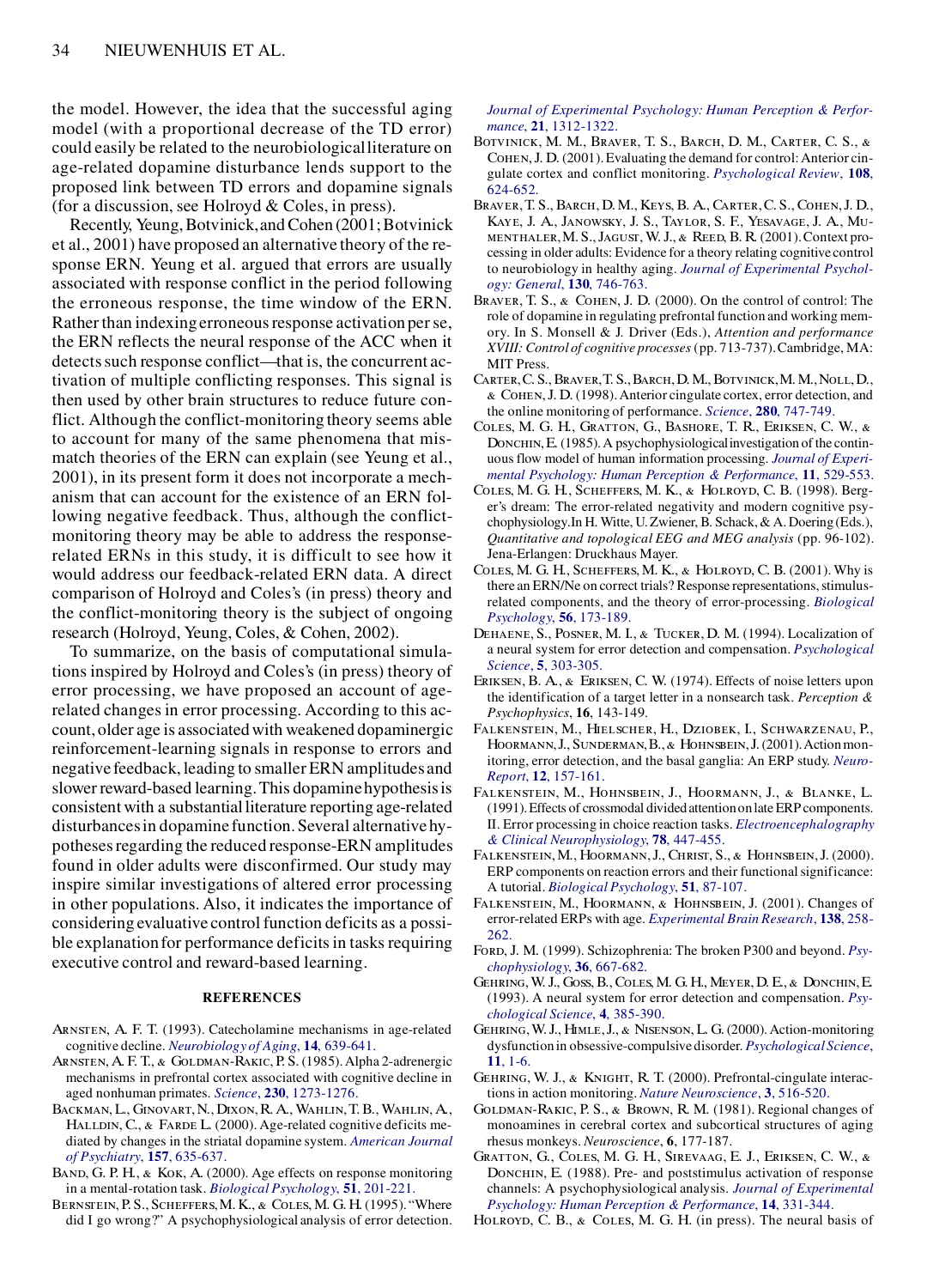human error processing: Reinforcement learning, dopamine, and the error-related negativity. *Psychological Review*.

- HOLROYD, C. B., DIEN, J., & COLES, M. G. H. (1998). Error-related scalp potentials elicited by hand and foot movements: Evidence for an outputindependent error-processing system in humans. *[Neuroscience Let](http://www.ingentaconnect.com/content/external-references?article=/0304-3940^28^29242L.65[aid=2386027])ters*, **242**[, 65-68.](http://www.ingentaconnect.com/content/external-references?article=/0304-3940^28^29242L.65[aid=2386027])
- HOLROYD, C., PRAAMSTRA, P., PLAT, E., & COLES, M. G. H. (in press). Spared error-related potentials in mild to moderate Parkinson's disease. *Neuropsychologia*.
- Holroyd, C., Reichler, J., & Coles, M. G. H. (1999, April 10–13). Is the error-related negativity generated by a dopaminergic error signal for reinforcement learning? Hypothesis and model [Abstract]. *Cognitive Neuroscience Society 1999 annual meeting*, Washington, DC.
- Holroyd, C. B., Yeung, N., Coles, M. G. H., & Cohen, J. D. (2002). *A computational model of learning and error detection in the Eriksen Flankers Task*. Manuscript in preparation.
- Kaasinen, V., Vilkman, H., Hietala, J., Nagren, K., Helenius, H., Olsson, H., Farde, L., & Rinne J. (2000). Age-related dopamine D2/D3 receptor loss in extrastriatal regions of the human brain. *[Neuro](http://www.ingentaconnect.com/content/external-references?article=/0197-4580^28^2921L.683[aid=2386028])[biology & Aging](http://www.ingentaconnect.com/content/external-references?article=/0197-4580^28^2921L.683[aid=2386028])*, **21**, 683-688.
- KIEHL, K. A., LIDDLE, P. F., & HOPFINGER, J. B. (2000). Error processing and the rostral anterior cingulate: An event-related fMRI study. *[Psychophysiology](http://www.ingentaconnect.com/content/external-references?article=/0048-5772^28^2937L.216[aid=2000344])*, **37**, 216-223.
- Kok, A. (2000). Age-related changes in involuntary and voluntary attention as reflected in components of the event-related potentials (ERP). *[Biological Psychology](http://www.ingentaconnect.com/content/external-references?article=/0301-0511^28^2954L.107[aid=2386029])*, **54**, 107-143.
- Kopp, B., & Rist, F. (1999). An event-related brain potential substrate of disturbed response monitoring in paranoid schizophrenic patients. *[Journal of Abnormal Psychology](http://www.ingentaconnect.com/content/external-references?article=/0021-843X^28^29108L.337[aid=2386030])*, **108**, 337-346.
- LI, S. C., & LINDENBERGER, U. (1999). Cross-level unification: A computational exploration of the link between deterioration of neurotransmitter systems and dedifferentiation of cognitive abilities in old age. In L. G. Nilsson & H. J. Markowitsch (Eds.), *Cognitive neuro science of memory* (pp. 103-146). Seattle: Hogrefe & Huber.
- Miltner, W. H. R., Braun, C. H., & Coles, M. G. H. (1997). Eventrelated brain potentials following incorrect feedback in a timeestimation task: Evidence for a generic neural system for error detection. *[Journal of Cognitive Neuroscience](http://www.ingentaconnect.com/content/external-references?article=/0898-929X^28^299L.788[aid=2386031])*, **9**, 788-798.
- Moscovitch, M., & Winocur, G. (1995). Frontal lobes, memory, and aging. In J. Grafman, K. J. Holyoak, & F. Boller (Eds.), *Structure and functions of the human prefrontal cortex* (Annals of the New York Academy of Sciences, Vol. 769, pp. 119-151). New York: New York Academy of Sciences.
- Nieuwenhuis, S., Ridderinkhof, K. R., Blom, J., Band, G. P. H., & Kok, A. (2001). Error-related brain potentials are differentially related to awareness of response errors: Evidence from an antisaccade task. *[Psychophysiology](http://www.ingentaconnect.com/content/external-references?article=/0048-5772^28^2938L.752[aid=2386032])*, **38**, 752-760.
- PHILLIPS, L. H., & DELLA SALA, S. (1996). Aging, intelligence, and anatomical segregation in the frontal lobes. *[Learning & Individual](http://www.ingentaconnect.com/content/external-references?article=/1041-6080^28^2910L.217[aid=970895]) [Differences](http://www.ingentaconnect.com/content/external-references?article=/1041-6080^28^2910L.217[aid=970895])*, **10**, 217-243.
- RABBITT, P. M. A. (1979). How old and young participants monitor and control responses for accuracy and speed. *[British Journal of Psychol](http://www.ingentaconnect.com/content/external-references?article=/0007-1269^28^2970L.305[aid=970951])ogy*, **70**[, 305-311.](http://www.ingentaconnect.com/content/external-references?article=/0007-1269^28^2970L.305[aid=970951])
- Raven, J. C., Court, J. H., & Raven, J. (1988). *Manual for Raven's progressive matrices and vocabulary scales: Sec. 3. Standard progressive matrices*. London: Lewis.
- Scheffers, M. K., & Coles, M. G. H. (2000). Performance monitoring in a confusing world: Event-related brain activity, judgements of re sponse accuracy, and types of errors. *[Journal of Experimental Psy](http://www.ingentaconnect.com/content/external-references?article=/0096-1523^28^2926L.141[aid=2386033])[chology: Human Perception & Performance](http://www.ingentaconnect.com/content/external-references?article=/0096-1523^28^2926L.141[aid=2386033])*, **26**, 141-151.
- Scheffers, M. K., Coles, M. G. H., Bernstein, P., Gehring, W. J., & DONCHIN, E. (1996). Event-related brain potentials and error-related

processing: An analysis of incorrect responses to go and no-go stimuli. *[Psychophysiology](http://www.ingentaconnect.com/content/external-references?article=/0048-5772^28^2933L.42[aid=2386034])*, **33**, 42-53.

- Sutton, R. S., & Barto, A. G. (1998). *Reinforcement learning: An introduction*. Cambridge, MA: MIT Press.
- van der Molen, M. W., & Ridderinkhof, K. R. (1998). The growing and aging brain: Life-span changes in brain and cognitive functioning. In A. Demetriou, W. Doise, & C. F. M. van Lieshout (Eds.), *Life-span developmental psychology: A European perspective* (pp. 35-99). Chichester, U.K.: Wiley.
- van der Veen, F. M., Nieuwenhuis, S., van der Molen, M. W., Crone, E. A., & Jennings, J. R. (2001). *Heart rate and error-related negativity reflect different aspects of feedback processing during probability learning*. Manuscript in preparation.
- Volkow, N. D., Gur, R. C., Wang, G. J., Fowler, J. S., Moberg, P. J., Ding, Y. S., Hitzemann, R., Smith, G., & Logan, J. (1998). Association between decline in brain dopamine activity with age and cognitive and motor impairment in healthy individuals. *[American Jour](http://www.ingentaconnect.com/content/external-references?article=/0002-953X^28^29155L.344[aid=2386035])[nal of Psychiatry](http://www.ingentaconnect.com/content/external-references?article=/0002-953X^28^29155L.344[aid=2386035])*, **155**, 344-349.
- Woestenburg, J. C., Verbaten, M. N., & Slangen J. L. (1983). The removal of the eye-movement artifact from the EEG by regression analysis in the frequency domain. *[Biological Psychology](http://www.ingentaconnect.com/content/external-references?article=/0301-0511^28^2916L.127[aid=2386036])*, **16**, 127-147.
- Yeung, N., Botvinick, M. M., & Cohen, J. D. (2001). *The neural basis of error detection: Conflict monitoring and the error-related negativity*. Manuscript submitted for publication.
- ZEEF, E. J., & KOK, A. (1993). Age-related differences in the timing of stimulus and response processes during visual selective attention: Performance and psychophysiological analyses. *[Psychophysiology](http://www.ingentaconnect.com/content/external-references?article=/0048-5772^28^2930L.138[aid=889507])*, **30**, [138-151.](http://www.ingentaconnect.com/content/external-references?article=/0048-5772^28^2930L.138[aid=889507])
- Zeef, E. J., Sonke, C. J., Kok, A., Buiten, M. M., & Kenemans, J. L. (1996). Perceptual factors affecting age-related differences in focused attention: Performance and psychophysiological analyses. *[Psychophys](http://www.ingentaconnect.com/content/external-references?article=/0048-5772^28^2933L.555[aid=970927])iology*, **33**[, 555-565.](http://www.ingentaconnect.com/content/external-references?article=/0048-5772^28^2933L.555[aid=970927])

#### **NOTES**

1. The numerical effect of congruency on ERN amplitude is probably the result of differential contributions of stimulus-related components to the response-locked waveform for each of the two conditions, rather than to "real" differences between the ERNs on congruent and incongruent trials (for a discussion, see Coles et al., 2001). When the trials in the two categories were matched with respect to RT, using the procedure described by Bernstein, Scheffers, and Coles (1995), ERN amplitude was  $-1.3 \mu$ V for both congruent and incongruent errors.

2. The 80% condition was not part of the design of Holroyd and Coles (in press). Instead, these authors used an "always correct" condition and an "always incorrect" condition, in which the value of the feedback could be entirely predicted on the basis of the imperative stimulus.

3. To reach a satisfying correspondence between empirical and simulated data, we needed to change at least two of the three learning rate parameters of the older model. Decreasing the learning rate parameter value associated with the value layer weights updating function (from 0.1 to 0.025) was necessary. In addition, either one of the parameters as sociated with the functions for updating the input layer-controller weights (from 0.5 to 0.2) and the controller-filter weights (from 0.2 to 0.1) needed to be changed. Both choices of parameters led to a very adequate correspondence between the empirical and simulated data (essentially similar to that associated with the dopamine model) as far as ac curacy and response ERNs were concerned. But the feedback-ERN amplitudes produced by these two models were approximately  $-.63$  $(100\% \text{ condition})$ ,  $-0.70$  (80% condition),  $-0.83$  (50% condition), and  $-0.97$  (80% invalid condition), a substantial overestimation of the empirical feedback-ERN amplitudes of older adults.